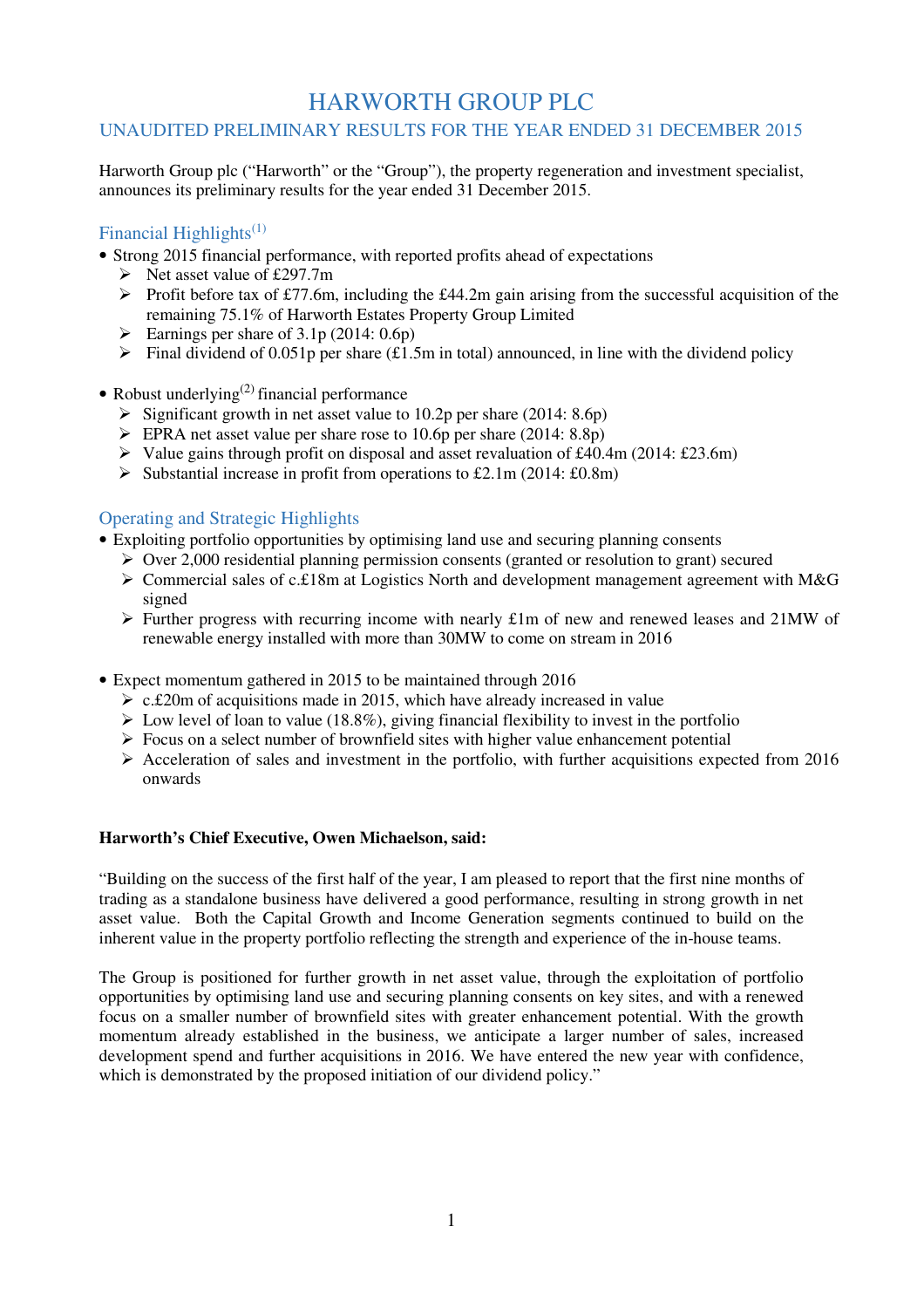## **Enquiries:**

| <b>Harworth Group plc</b>        |
|----------------------------------|
| Owen Michaelson, Chief Executive |
| Andrew Kirkman, Finance Director |

**Cardew Group Tel: +44 (0)20 7930 0777** 

**Harworth Group plc** Tel: +44 (0)11 4303 0880

Anthony Cardew / Emma Crawshaw

## **Notes to Editors:**

Harworth Group plc is a leading property investment company which owns and manages a portfolio of some 27,000 acres of land across approximately 200 sites located throughout the Midlands and North of England. The Group specialises in the regeneration of former coalfield sites and other brownfield land into employment areas, new residential properties and low carbon energy projects.

http://www.harworthgroup.com/

Harworth was relisted on the London Stock Exchange on 24 March 2015, changing its name from Coalfield Resources plc, following the successful acquisition of the remaining 75.1% of Harworth Estates Property Group Limited ("HEPGL") that the Group did not already own and the associated equity capital fundraising.

- (1) The 'Financial Highlights' include the effects of accounting for the acquisition of the 75.1% of shares in HEPGL on 24 March 2015, from which date the results of HEPGL were fully consolidated into the Group financial statements. Prior to this date, the results of HEPGL were included in the Group income statements as a share of profit of associate.
- (2) The 'Underlying Financial Performance' shows the key results of the Group and its subsidiaries for the year to 31 December 2015, together with the results from the comparative prior-year period. Both sets of figures assume that HEPGL had been 100% owned during each year.

## **Cautionary Statement**

This announcement contains unaudited information and forward-looking statements that are based on current expectations or beliefs, as well as assumptions about future events. These forward-looking statements can be identified by the fact that they do not relate only to historical or current facts and undue reliance should not be placed on any such statements because they speak only as at the date of this document and are subject to known and unknown risks and uncertainties and can be affected by other factors that could cause actual results, and Harworth's plans and objectives, to differ materially from those expressed or implied in the forward-looking statements. Harworth undertakes no obligation to revise or update any forward-looking statement contained within this announcement, regardless of whether those statements are affected as a result of new information, future events or otherwise, save as required by law and regulations.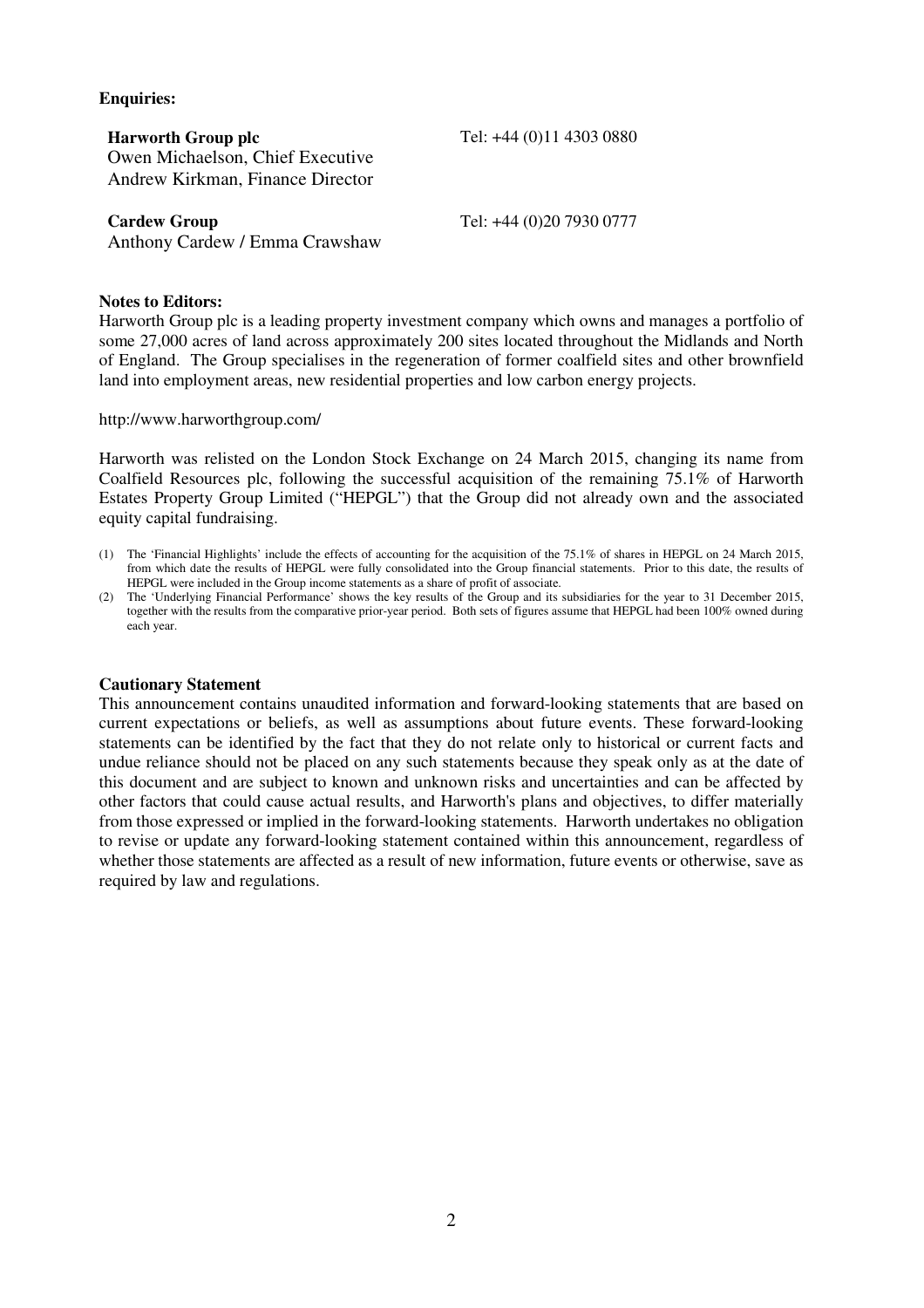## Chairman's Statement

I am pleased to report on the first financial year end of the renamed and reconstituted Harworth Group plc. The progress made by the Group during the period exceeded expectations and further built on the successful first half of the year.

## **Acquisition**

In March 2015, Coalfield Resources plc, as the Group was then known, acquired the remaining 75.1 percent of the shares in Harworth Estates Property Group Limited that it did not already own from the Pension Protection Fund for an aggregate consideration of £150m. Upon completion of this acquisition Coalfield Resources plc changed its name to Harworth Group plc to reflect the change to the Group's underlying operations.

## **Financial Results**

Our 2015 results provide clear evidence that the acquisition was a value enhancing course of action for the Group. The strength of the Group is most accurately reflected in the balance sheet with net assets at the end of the year of £297.7m (2014: £58.7m). This increase, of course, reflects the acquisition of HEPGL but on a like-for-like basis the movement in the year would have been  $\text{\pounds}47.4m$ , reflecting the strong value gains achieved from the portfolio.

Over the course of the year, both our Income Generation and Capital Growth segments delivered strong performances. Revenue from operations grew to £13.2m (2014: £1.5m). Profit before tax amounted to £77.6m (2014: £3.5m).

The acquisition and fundraising of March 2015 did have a one-off consequence on our results for the year with profit before tax increasing by the "gain on bargain purchase" of £44.2m. This was highlighted in our half year statement released in August 2015. The accounting gain, which we are required to recognise in our accounts, arises from the difference between the fair value of the assets acquired against the consideration paid.

On an underlying basis, operating profit increased to £2.1m (2014: £0.8m). The gains in value from disposals and revaluation significantly exceeded expectations with total value gains of £40.4m (2014: £23.6m). This resulted in an operating profit, before exceptional items, of £42.6m (2014: £24.4m).

## **Dividend**

At the time of the acquisition of HEPGL, the Board noted its intention to restore the payment of dividends to shareholders at an initial level of £2 million on an annualised basis with a pro-rata dividend of £1.5 million for 2015 at a rate of 0.051p per share (2014: £nil). The dividend is contingent on the successful completion of the process described below.

Following several years of losses and a very complicated restructuring, the Board recognises that the availability of distributable reserves in the current balance sheet may not be sufficient to pay the current proposed or any future dividends. A resolution will therefore be proposed at the Group's forthcoming AGM in April 2016 for a reduction of capital to facilitate the payment of dividends with the result that for this year the dividend will not be paid until September.

As detailed in the prospectus for the acquisition, it is the Board's intention to adopt a dividend policy which has due regard to sustainable levels of dividend cover and reflects the Directors' view on the outlook for sustainable earnings. The Board aims to grow the dividend broadly in line with earnings. Dividends will be paid from profits arising out of recurring income and from realised gains made from the sale of property. The Board will not distribute unrealised gains recognised on revaluation of property and will retain a proportion of its recurring income and realised gains for reinvestment into the property portfolio.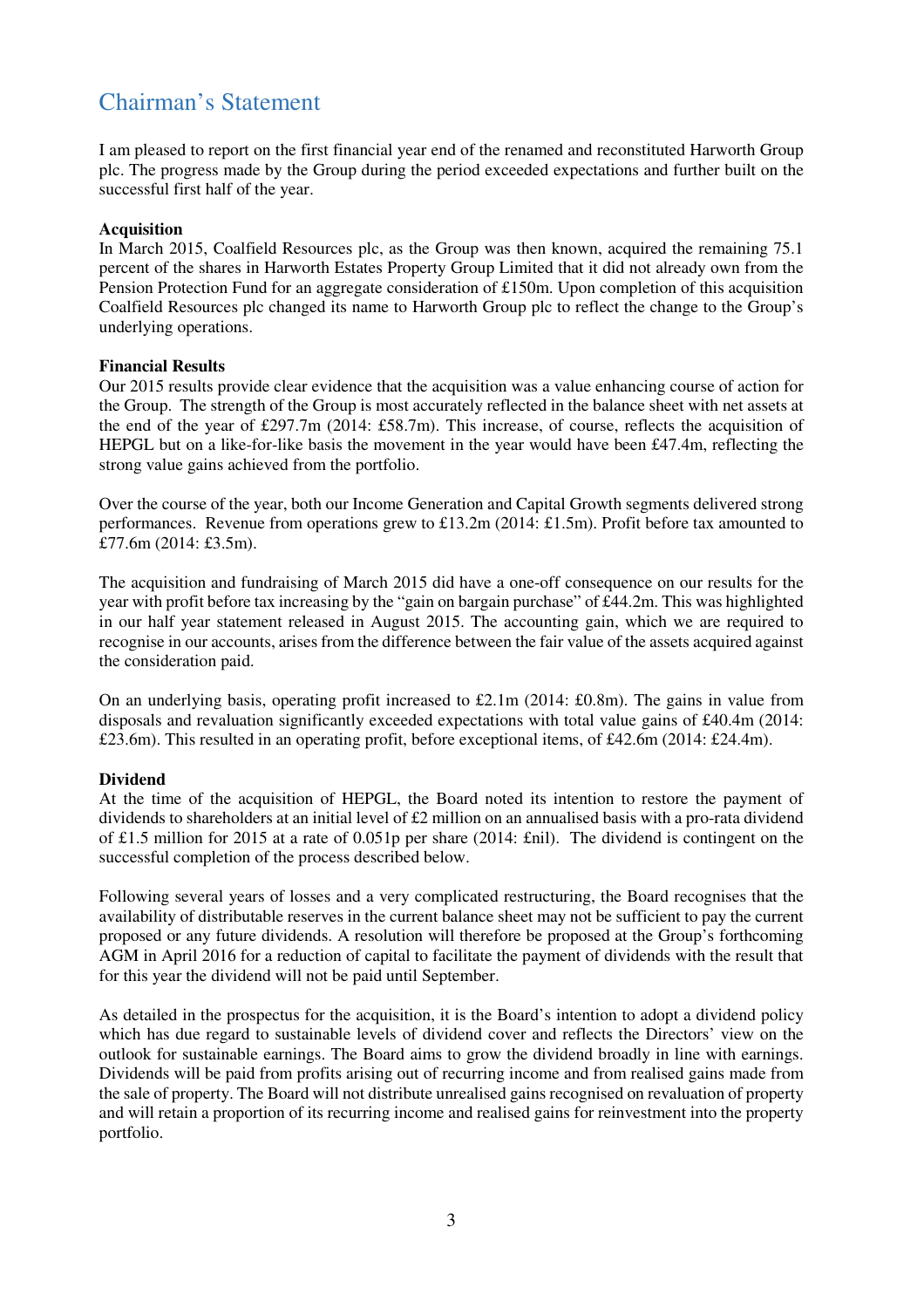## **Share consolidation**

The Board recognises that the large number of shares in issue with a nominal value of 1p per share is not practicable for the Group nor for investors. A resolution will be proposed as special business at the AGM for a share consolidation. This will propose that one new ordinary share of 10p is issued in replacement for every 10 existing ordinary shares of 1p (10:1 consolidation). Further details will be included in the notice of meeting to be sent to shareholders in late March 2016.

## **Incentive Plans**

Following the reconstitution of Harworth, the Board proposes a new Long Term Incentive Plan (LTIP) to align key executives with shareholders. The LTIP will be subject to stretching performance conditions and measured over no less than a three-year period. Full details of the LTIP will be included in the Notice of Meeting for this year's AGM.

## **Board Changes**

On the acquisition of HEPGL, Owen Michaelson (CEO), Michael Richardson (FD), Anthony Donnelly and Martyn Bowes (NEDs) joined the Group Board. Jeremy Hague, the former Finance Director of Coalfield Resources plc, stepped down shortly after the completion of the acquisition. At the Interim Results, we also announced that Mike Richardson had chosen to step down from the Board following the release of the results for 2015. I thank Mike and Jeremy for their contribution in bringing the businesses together. Andrew Kirkman joined us on 1 January 2016 as FD and is already making a strong contribution to the Board.

Peter Hickson has decided to retire from the Board and therefore will not be seeking re-election at the AGM. Peter joined the then UK Coal as Senior Independent Director and Chairman of the remuneration committee to help us lead the restructuring of the Group and navigate our way to today's very focussed business. We would all like to thank Peter for his unwavering support and wide-ranging counsel. Lisa Clement will take the position of Senior Independent Director. A search is on-going for one additional independent director.

Finally, Geoff Mason who originally joined as Company Secretary in the summer of 2012 to facilitate the restructuring that year and re-joined in the summer of 2014 to help deliver the acquisition of HEPGL, will also step down following the AGM. I thank Geoff too for his support and advice through challenging events. His successor will be announced in due course.

## **Our people**

We have a small team of some fifty dedicated people many of whom have stayed the course with us through the last five years to create the business we have today. I thank them all for their contribution.

## **Outlook**

The equity fundraising in March 2015 has provided additional capital and simplified the ownership structure, as well as improving access to new capital in the future. Our objective is to deliver value to shareholders over the medium term by being well positioned to pursue new growth opportunities in the redevelopment of brownfield land and to accelerate the execution of existing investment opportunities.

**Jonson Cox**  Chairman 24 February 2016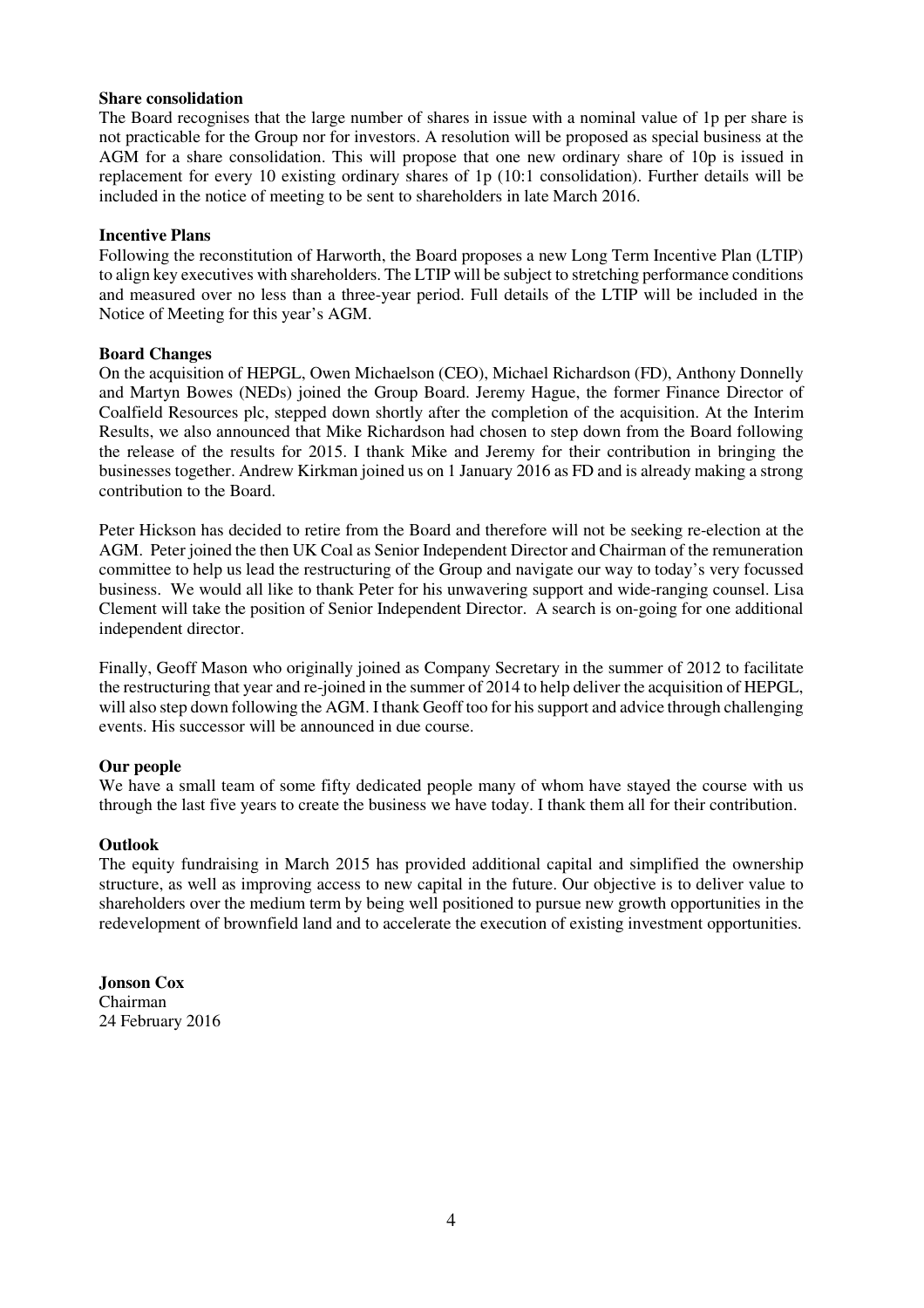## Chief Executive's Review and Operational Report

During the year, we successfully built on the growth momentum established in the first half of the year, to deliver full year results with reported profits ahead of expectations. Both the Capital Growth and Income Generation segments continued to build on the inherent value in the property portfolio and the strength and experience of the in-house teams.

The strategic focus for the business continues to lie in both the generation of income to meet the operating costs of the business but more importantly in the growth of net asset value in our landholdings. Our core skill is to create a strategic vision and planning for brownfield sites which, when brought to market with planning permission for housing or industry, or indeed with speculative build commercial units, creates value. The strategic imperative for the business is therefore to continue the pipeline of value growth and to replenish the portfolio with further former industrial land.

During the year, demand for new houses within our regions remained strong, which was reflected in our rate of sale achieved by our housebuilding partners. In addition, there remains an undersupply of new commercial properties coming to market, particularly those under 100,000 sq. ft. We do not expect this to change in the immediate future*.* While a lack of a clear national energy policy, as demonstrated by the changes in renewable incentives during the year, is unhelpful, it is manageable and we continue to monitor subsidy mechanisms.

The location of our business, which is essentially in the former mining areas of central and northern England, provides an obvious synergy with the Government's plans for a Northern Powerhouse. This is a useful concept in supporting our ambitions and the associated investment in new infrastructure to support growth is strongly welcomed.

## **Capital Growth**

The Capital Growth segment of the business focuses on delivering value by developing the underlying portfolio, and includes planning and development activity, value engineering, proactive asset management and strategic land acquisitions. During the year, outline planning consents were granted for an additional 1,454 residential plots, together with resolutions to grant a further 570 plots, bringing the total number of consented residential plots in the portfolio to 10,308. These outline planning consents were geographically well spread, including in Yorkshire (Flass Lane, 560 plots), the North East (Ellington, 400 plots) and the Midlands (Gedling, 150 plots).

We plan the disposals of properties carefully to extract maximum value from our land portfolio with gains achieved over book value on all major sites. The cash realised is used for reinvestment. A total of 645 plots were sold for residential uses, on eight major development sites, to national and regional housebuilders. The average price per plot achieved was c.£36,000.

Planning consent was also granted for 198,000 sq. ft of commercial development at Gateway 36, near Barnsley, at the site of the former Rockingham Colliery. Development funding from Sheffield City Region has been utilised to undertake the construction of 65,000 sq. ft of pre-let commercial property, which commenced in April 2015.

Disposals for commercial use in 2015 were underpinned by three large plot sales at Logistics North, reflecting its position as an important manufacturing and logistics hub for the north of England. Joy Global, the global mining services company, purchased 8.3 acres in June, whilst Exeter Property Group purchased 18.3 acres in September.

In December 2015, a development funding agreement was signed with M&G Real Estate whereby it purchased 20.45 acres to construct 400,000 sq. ft of prime commercial space and we agreed to undertake the construction and development management. This deal reflects the strength of the North West logistics sector as well as the capabilities of the Group.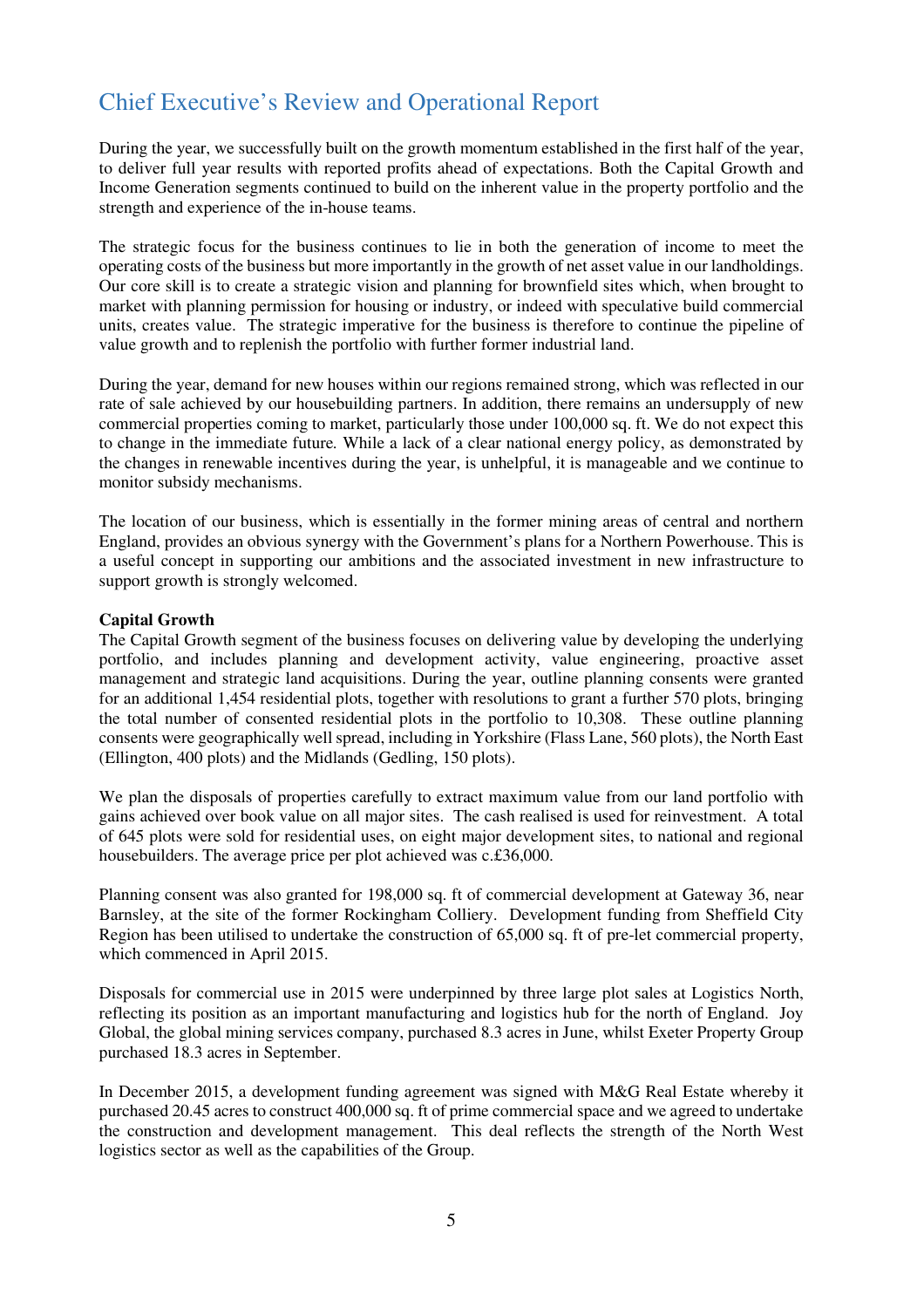In response to improving sales prospects, capital investment at Logistics North and at the Advanced Manufacturing Park in Rotherham has been brought forward, ensuring that there is land available for immediate occupation on the next phases of these developments. This strategic infrastructure investment also delivers multiple sale points thereby diversifying risk across the portfolio.

## **Income Generation**

The Income Generation segment of the business focuses on generating rental returns from the business park portfolio, rental returns and royalties from energy generation, environmental technologies and the agricultural portfolio, and income generating streams from recycled aggregates and secondary coal products.

Strong progress was made on renewables in 2015, with a total of 52.4MW of capacity now installed on our land as a result of 21.2MW of capacity being energised in the year. Whilst further schemes are in the pipeline for 2016, Government changes to renewables subsidies in the second half of 2015 has rendered some pipeline solar projects unviable currently, or resulted in some developers dropping projects if they could not be connected to the grid by 31 March 2016. We continue to monitor subsidy mechanisms and the cost of solar panel installation to see when these mothballed sites will become viable again.

We also made further progress with income generation from our Business Parks, with 30 new and renewed commercial lettings signed in 2015 with an annualised rent roll of £0.9m. The largest of these was to Barnsley Metropolitan Borough Council at Gateway 36. Practical completion of this project was achieved on 29 January 2016. Other new tenancies included Network Rail, Amec Foster Wheeler and Siniat Limited.

Rental income in 2015, on an underlying basis, was over £3.2m (2014: £2.8m) and is expected to increase further in 2016 as a result of the new leases signed. The weighted average unexpired lease term across the Business Parks is 8.3 years.

As we anticipated, and planned for, the market for coal fines will reduce over the next few years as a result of plant closures and the Government's announced policy that all coal-fired plants will be shut by 2025. This revenue stream will decrease over the next few years but we are intending to replace it by further income from renewable energy projects and rental income from Business Parks.

## **Acquisitions**

An important aspect of our strategy is to replenish our strategic land portfolio. In 2015, six acquisitions were made, four of which were significant and three of which are worth commenting upon here. The first acquisition was that of the former Alcan smelter site at Lynemouth, Northumberland, which completed in April 2015. This 320 acre brownfield site will be developed for commercial usage including the retention of several existing units to lease.

The 41 acre Sinfin Lane Industrial Park in Derby was purchased in September 2015, comprising an existing 471,500 sq. ft of commercial space and a further six acres for future housing development. The £6.95m acquisition cost represented a 9% yield on passing rent.

The final acquisition of the year was that of the 112 acre former McCormick Tractor site in Doncaster, which already benefits from an outline planning consent for 800 new homes, 200,000 sq. ft of commercial space and a variety of other uses. The existing masterplan for the site will now be refreshed and promoted as a major mixed-use development later this year.

## **Market outlook**

We continue to see solid interest in the property sector in our core regions and we are optimistic that we can benefit from this, through improved prices for well-located commercial land and steady sales for residential land within our regions. As usual, however, we would anticipate property sales to be second half weighted.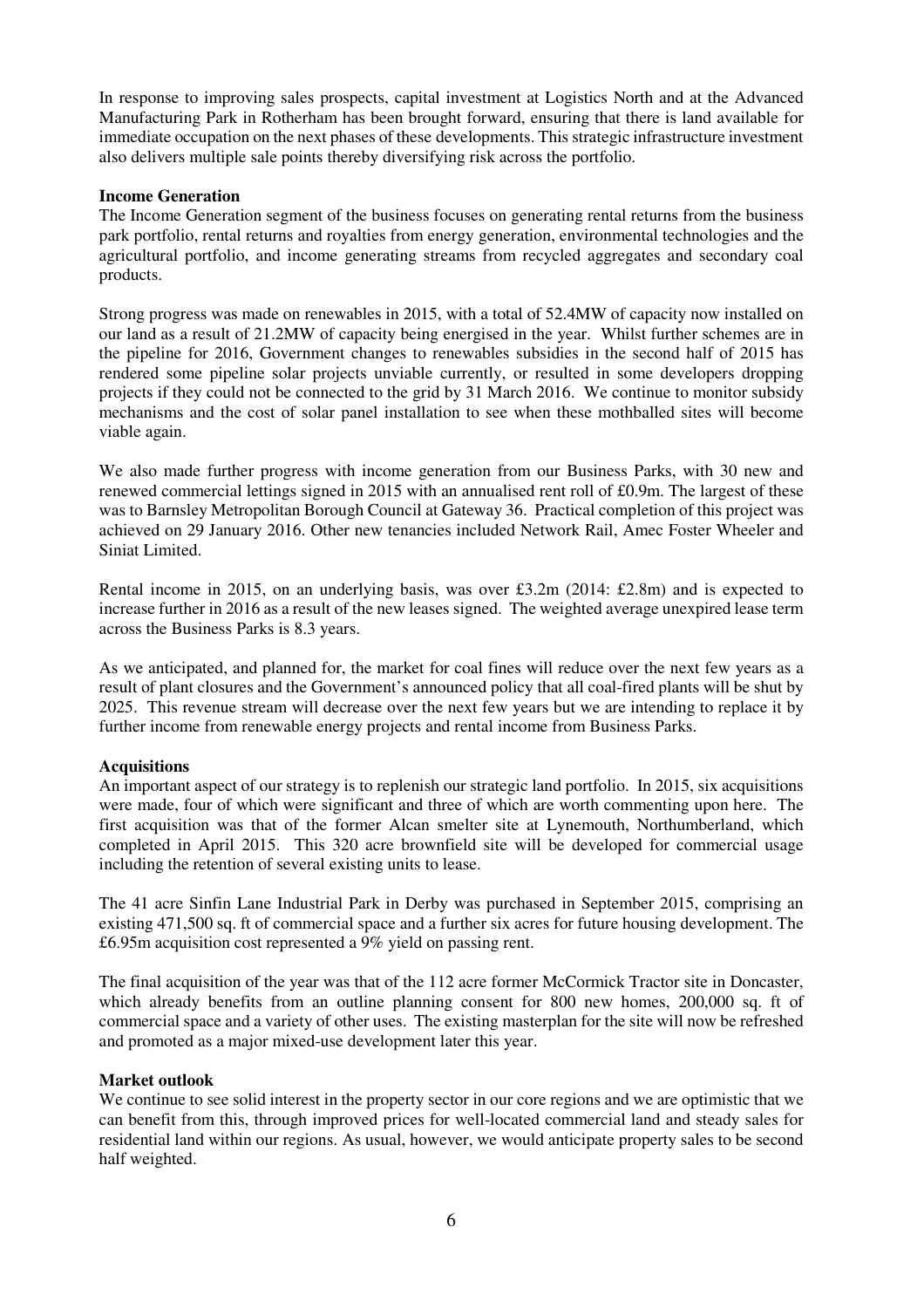As stated, a key aspect of our strategy is replenishing our portfolio and we will seek to continue to do this throughout 2016. Our focus remains on larger, mainly former industrial, sites in the Midlands and the North of England, where our core skill set lies, and where we believe there is significant enhancement potential.

In addition, we will continue with our stated strategy of exploiting portfolio opportunities by optimising land use and securing planning consents on key sites. We do approach this with a renewed focus however, which will concentrate on a smaller number of brownfield sites with greater enhancement potential. Lower value sites, mainly agricultural land, with little development potential will be sold freeing up management time to concentrate on our larger, more value enhancing sites.

With growth momentum now established, and by drawing on the financial and managerial resources available within the business, we anticipate a larger number of sales with increased development spend in 2016, plus further acquisitions. We are confident in our ability to deliver and grow shareholder value and our start to 2016 has been positive.

**Owen Michaelson**  Chief Executive Officer 24 February 2016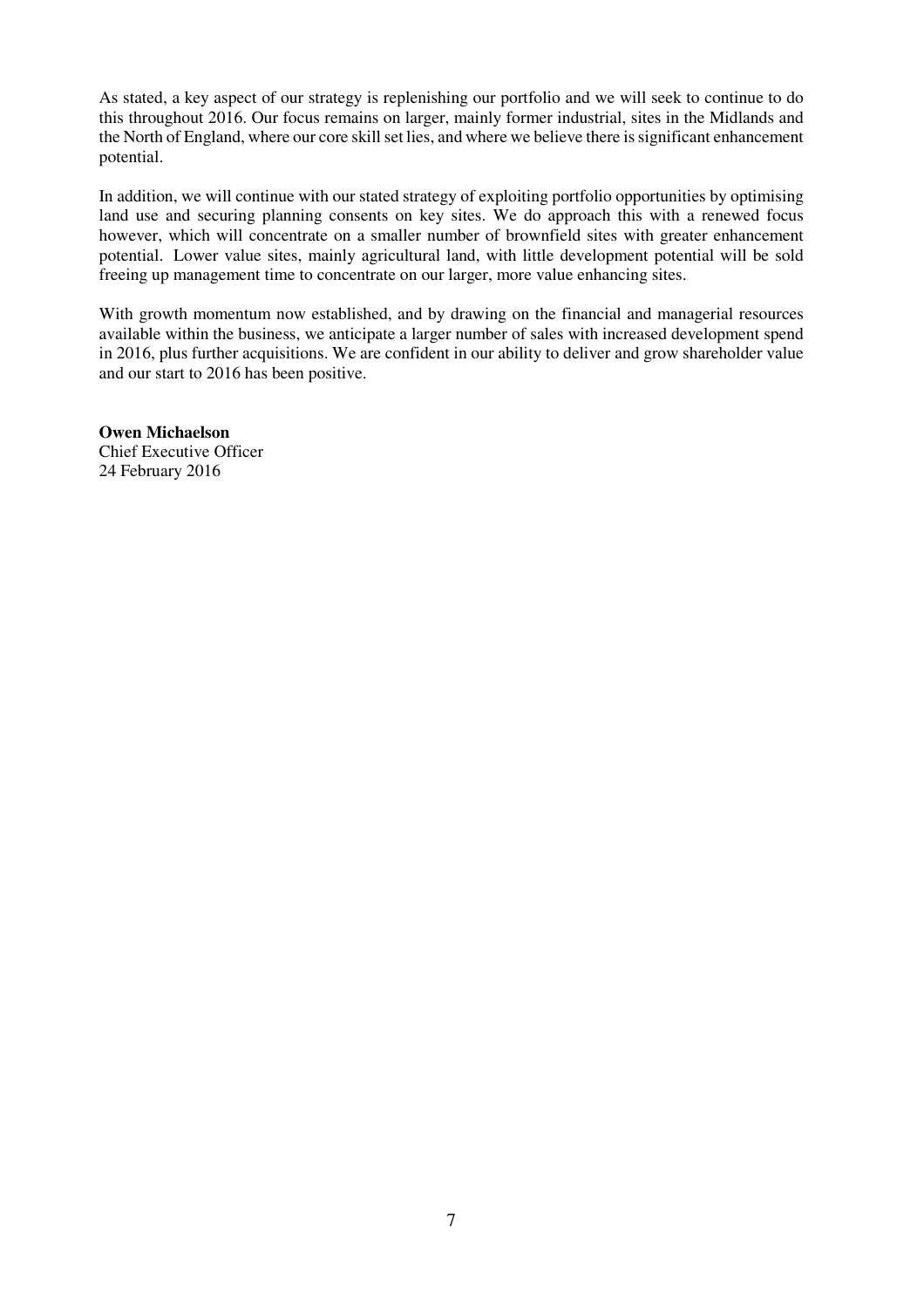## Financial Review

The Group achieved excellent results in the financial year with both our Income Generation and Capital Growth segments delivering strong performances. Revenue from operations grew to £13.2m (2014: £1.5m) and profit before tax, including the gain on bargain purchase, amounted to £77.6m (2014: £3.5m). As described below, the re-acquisition of 75.1% of the shares in HEPGL resulted in complicated financial results for the year and comparatives. Consequently, our results are set-out below on both a statutory and underlying basis.

The acquisition and fundraising of March 2015 did have a one-off consequence on our results for the year with profit before tax increasing by the gain on bargain purchase of £44.2m. This was highlighted in our half year statement released in August 2015. The accounting gain arises from the difference between the fair value of the assets acquired against the consideration paid.

Reflecting the acquisition of HEPGL, net assets at the year-end were £297.7m (2014: £58.7m). On a like for like basis, net assets increased £47.4m on the prior year, reflecting the strong value gains achieved from the portfolio.

## **Operating results**

The Group's operating profit, excluding exceptional items, was £37.1m (2014: £nil). This included valuation gains of £24.1m (2014: £nil) and profits from disposals of investment properties and options of £11.4m (2014: £nil). Within the profits from disposal, there was a gain of £3.2m (2014: £nil) in the first half of the year from the surrender of an option on the Chevington wind farm project (Peel Wind Farms (Blue Sky Forest) Limited).

The Group's operating profit, before exceptional items, is reconciled to the underlying operating performance for the year to 31 December 2015 as follows:

|                                       | Harworth    | <b>Harworth Group</b> | Fair Value  | Harworth    |
|---------------------------------------|-------------|-----------------------|-------------|-------------|
|                                       | Group plc   | plc underlying        | Adjustments | Group plc   |
|                                       | underlying  | Pre Acquisition       |             |             |
|                                       | $\pounds$ m | $\pm$ m               | $\pounds$ m | $\pounds$ m |
| Profit from operations                | 2.1         | (0.3)                 | (0.3)       | 1.5         |
| Valuation gain                        | 28.9        | (4.8)                 |             | 24.1        |
| Profit from disposals                 | 11.5        | (0.1)                 |             | 11.4        |
| Pension credit                        | 0.1         |                       |             | 0.1         |
| Operating profit, before exceptionals | 42.6        | (5.2)                 | (0.3)       | 37.1        |

In the year, there were exceptional items of £2.9m comprising £2.4m of transaction costs related to the acquisition of HEPGL and a £0.5m impairment of the joint venture investment. Operating profit after exceptional items for the year was £34.2m (2014: £nil).

## **Underlying Harworth Group plc operating performance**

|                                       | Capital<br>Growth    | Income<br>generation | Central<br>overheads     | 2015<br>Total      | 2014<br>Total      |
|---------------------------------------|----------------------|----------------------|--------------------------|--------------------|--------------------|
| Profit from operations                | $\pounds$ m<br>(1.9) | $\pounds$ m<br>8.4   | $\pounds$ m<br>(4.4)     | $\pounds$ m<br>2.1 | $\pounds$ m<br>0.8 |
| Valuation gain                        | 18.4                 | 10.5                 | $\overline{\phantom{a}}$ | 28.9               | 15.7               |
| Profit from disposals                 | 7.3                  | 4.2                  | $\overline{\phantom{a}}$ | 11.5               | 7.9                |
| Pension credit                        | -                    |                      | 0.1                      | 0.1                |                    |
| Operating profit, before exceptionals | 23.8                 | 23.1                 | (4.3)                    | 42.6               | 24.4               |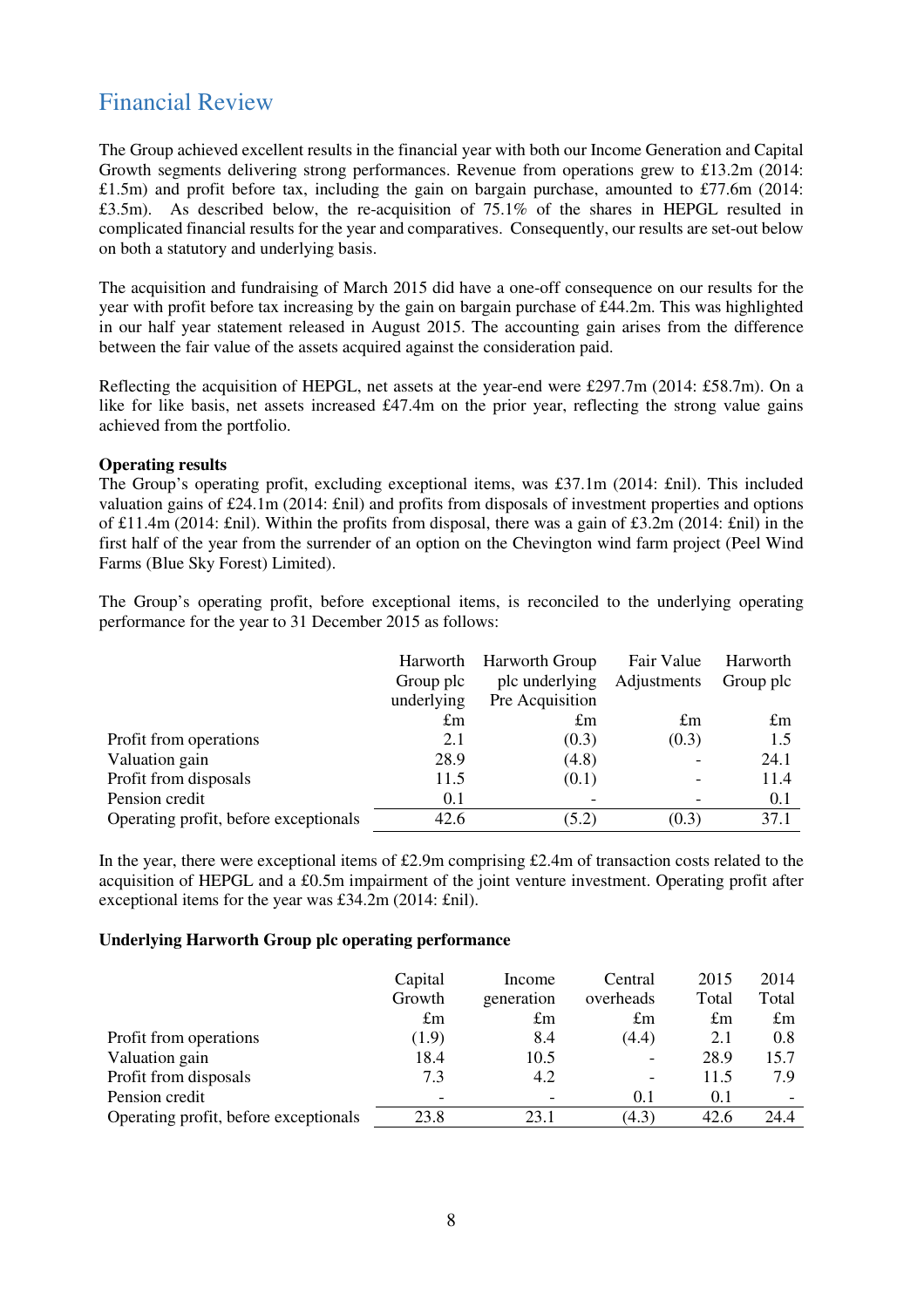The underlying profit from operations amounted to £2.1m (2014: £0.8m). The Group recorded revenues of £16.7m (2014: £13.9m) comprising rental and royalty income together with the sales of coal fines and salvage. Cost of sales were £7.8m (2014: £5.2m) reflecting increased activity. Total overheads, which include the overhead costs of the Capital Growth and Income Generation segments and central costs, amounted to £6.8m (2014: £8.0m). Central costs were lower than the prior year due to the synergies of combining the Group and HEPGL offices and lower professional fees.

Revenues and cost of sales in the year both included £1.3m of amounts in respect of contract work performed at the end of the year relating to the M&G construction contract at Logistics North. Further amounts for revenue and cost of sales will be recognised in 2016 and profit will be recognised when certain milestones have been achieved.

Valuation gains in the year, both pre and post-acquisition, are set out in the table below:

|                          | Pre-acquisition | Post-acquisition | Total       |
|--------------------------|-----------------|------------------|-------------|
|                          | $\pounds$ m     | $\pounds$ m      | $\pounds$ m |
| Major Developments       | 0.3             | 15.1             | 15.4        |
| <b>Business Parks</b>    | 0.9             | 5.7              | 6.6         |
| Strategic Land           | 3.6             | (0.6)            | 3.0         |
| <b>Agricultural Land</b> |                 | 2.5              | 2.5         |
| <b>Natural Resources</b> |                 | 1.4              | 1.4         |
| Total                    | 4.8             | 24.1             | 28.9        |

The valuation gains in the year across the divisions were:

- Major Developments Ongoing progress with planning consents, cost engineering and proven sales evidence;
- Business Parks Up-lifts at Asfordby and Gascoigne driven by new and renewed rentals along with progress at Gateway 36;
- Strategic Land Planning consents at Gedling and Flass Lane, offset by acquisition costs;
- Agricultural Land Uplifts reflect evidence from surplus land sales, and aftercare advances; and
- Natural Resources Progress with solar and wind projects.

In the first half of the year, Harworth relinquished an option to purchase 50% of the share capital of Peel Wind Farms (Blue Sky Forest) Limited in return for a consideration of £4.4m. Profits from disposals of investment property and the above mentioned option amounted to £11.5m (2014: £7.9m).

The proceeds from disposals were £51.1m, of which £23.2m was for residential development, £18.4m for commercial development, £4.4m for the relinquished Peel Wind Farms option and £5.1m for other sundry disposals. All material disposals achieved a gain over book value.

The resulting underlying operating profit for the Group, before exceptionals, was £42.6m (2014: £24.4m).

## **Firm Placing and Placing and Open Offer**

The acquisition of HEPGL in March 2015, was funded by a Firm Placing and Placing and Open Offer, which raised gross proceeds of approximately  $\pounds$ 115.0 million. This was achieved through the issue of, in aggregate, 1,586,566,912 new ordinary shares of 1p. As at 31 December 2015, including the 730,674,465 shares issued to the Pension Protection Fund for the acquisition, the Group had a total of 2,922,697,857 Ordinary Shares in issue.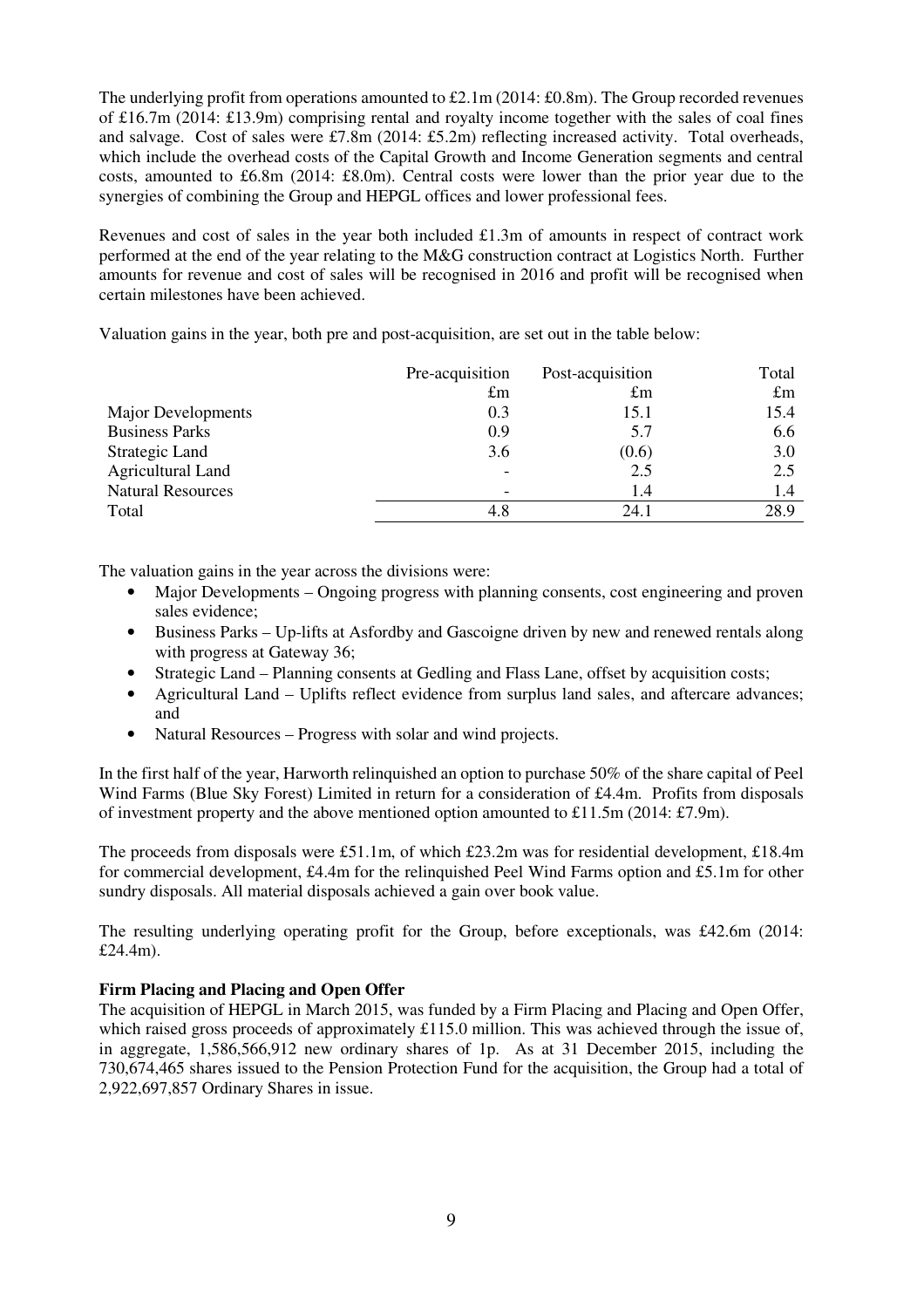## **Net assets**

|                                                        | 31 December 2015 | 31 December 2014 |
|--------------------------------------------------------|------------------|------------------|
|                                                        | £m               | £m               |
| <b>Harworth Group plc</b>                              |                  |                  |
| Investment properties (including assets held for sale) | 343.7            |                  |
| Other investments                                      | 0.8              |                  |
| 24.9% share in HEPGL, up to 24 March 2015              |                  | 56.9             |
| Carrying value of investments                          | 344.5            | 56.9             |
| Other assets and liabilities                           | (46.8)           | 1.8              |
| Net assets                                             | 297.7            | 58.7             |
| Number of shares in issue                              | 2,922,697,857    | 605,456,480      |
| Net assets per share                                   | 10.2p            | 9.7p             |
|                                                        |                  |                  |
| <b>HEPGL</b>                                           |                  |                  |
| Investment properties                                  | 343.7            | 289.6            |
| Other asset and liabilities                            | (59.7)           | (41.0)           |
| Net assets                                             | 284.0            | 248.6            |
| <b>Coalfield Resources plc</b>                         |                  |                  |
| Cash                                                   |                  | 2.3              |
| Other net liabilities                                  |                  | (0.6)            |
| Net assets (excluding the investment in HEPGL)         |                  | 1.7              |
| <b>Underlying Harworth Group</b>                       |                  | 250.3            |

Net assets increased to £297.7m at 31 December 2015 from £250.3m at 31 December 2014 as a result of a combination of the operating profit, before pension credit, of £42.5m and the cash raised on placing after acquisition of £15.1m less interest costs of £3.0m, tax of £4.5m and other movements, including transaction fees, of £2.7m. All figures are on an underlying basis.

## **Funding Strategy**

On 13 February 2015, HEPGL entered into a £65m, 5-year term, non-amortising, revolving credit facility with The Royal Bank of Scotland, replacing amortising facilities with the Lloyds Banking Group and Barclays Bank. This new facility provides the stability and flexibility to support the growth of the Group. Infrastructure funding, provided by pubic bodies to promote the development of major sites for employment and housing needs, continues to feature in our funding strategy. The latest such transaction was the use of a Sheffield City Region JESSICA fund loan to construct three units at Gateway 36, described in the Chief Executive's Review and Operational Report.

Going forward, the Group intends to maintain the positive momentum created by using disposal proceeds, particularly as it focuses the portfolio on brownfield sites with greater enhancement potential, to fund investment spend on developments and further acquisitions to replenish the portfolio. The Group's gearing of 18.8% loan to value at 31 December 2015 also gives flexibility to invest for the future.

## **Cash and net debt**

The Group's cash and cash equivalents at 31 December 2015 were £27.6m (2014: £1.5m plus £0.8m contained in assets held for sale).

The Group had borrowing and loans of £64.5m at 31 December 2015 (2014: £nil), including a bank loan of £49.0m and infrastructure loans of £15.5m.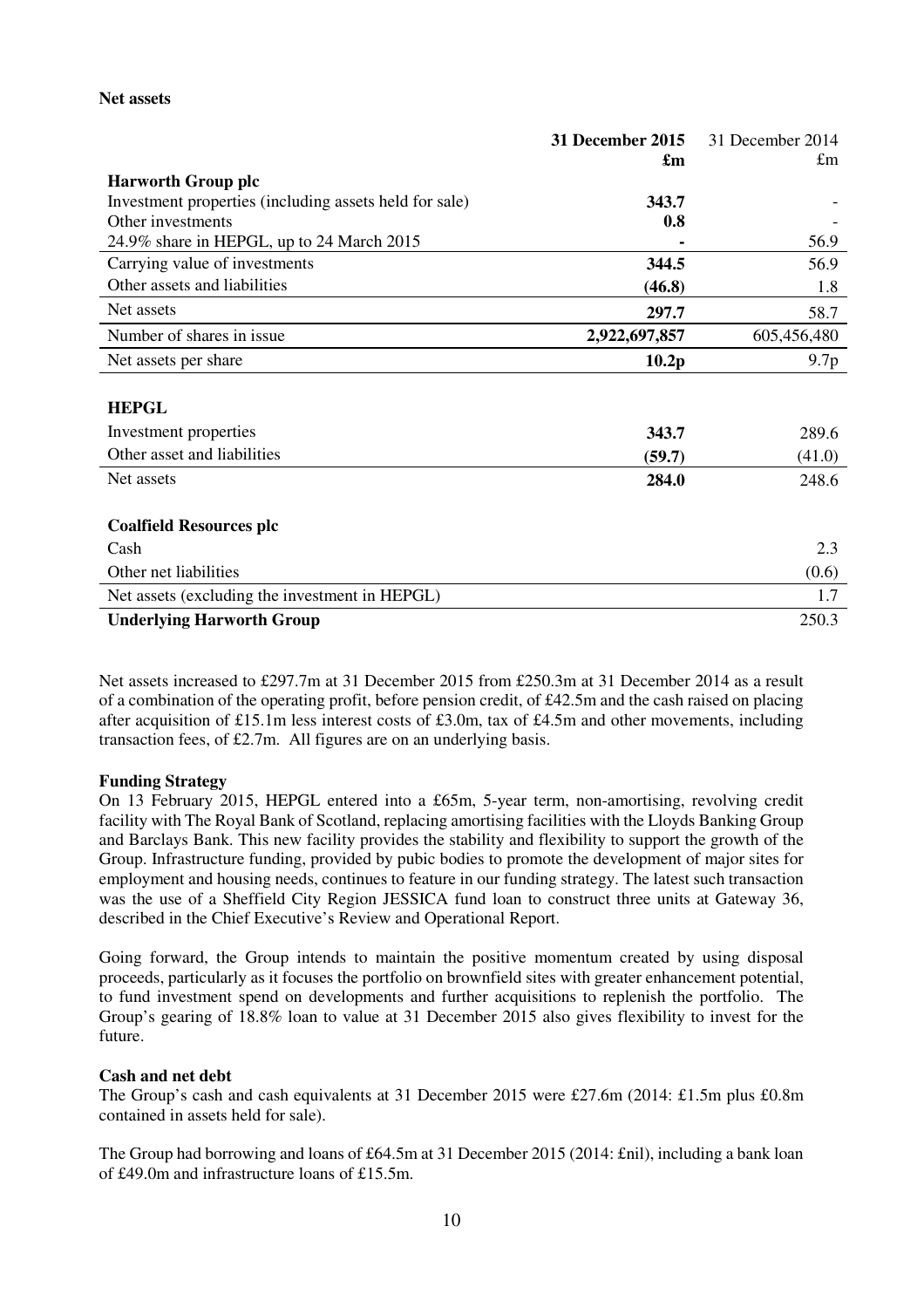## **Taxation**

The charge for taxation in the year was £3.5m (2014: £nil) reflecting a deferred tax charge on forecast future capital gains arising on the investment property portfolio.

At 31 December 2015, the Group had deferred tax liabilities of £11.4m (2014: £nil), related to unrealised gains on investment properties, and no deferred tax assets (2014: £nil).

## **Dividends**

The Board has proposed a full year dividend of £1.5 million, payable at a rate of 0.051p per share (2014: £nil). This is subject to shareholder approval for a reduction of capital, effected through the cancellation of the share premium account, which will be sought at the AGM.

This capital reduction will require an application to the courts following the AGM. The Board expects this to be a matter of formality, however, company law requires that a set of accounts showing adequate distributable reserves has to be filed with the Registrar of Companies before the dividend can be paid. Accordingly the dividend will not be paid until early September, once the interim accounts have been filed with the Registrar.

## **Harworth Insurance Company Limited ("HICL")**

Agreement has been reached with the administrators of the former UK Coal Mine Holdings Limited (Ocanti No 1 Limited) over the exercise of their option to acquire the shares of HICL. The agreement reflected the efforts of the Group in securing the restructure of the former insurance company to permit the transfer of the shareholding to a company in administration. Value is expected to the Group from the value realised by the administrators in the liquidation of the assets of HICL and is capped at £0.5m based on the value of the balance sheet of that company in September 2015.

The final sum, however, is as yet undetermined but will be verified by the receivers on HICL's liquidation, and is expected to be paid to the Group in the first quarter of 2016. Accordingly, as at 31 December 2015, there are no assets or liabilities in respect of HICL recognised in the Group balance sheet. Movements in cash held by HICL have been shown in the cash flow statement as discontinued operations.

## **Andrew Kirkman**  Finance Director 24 February 2016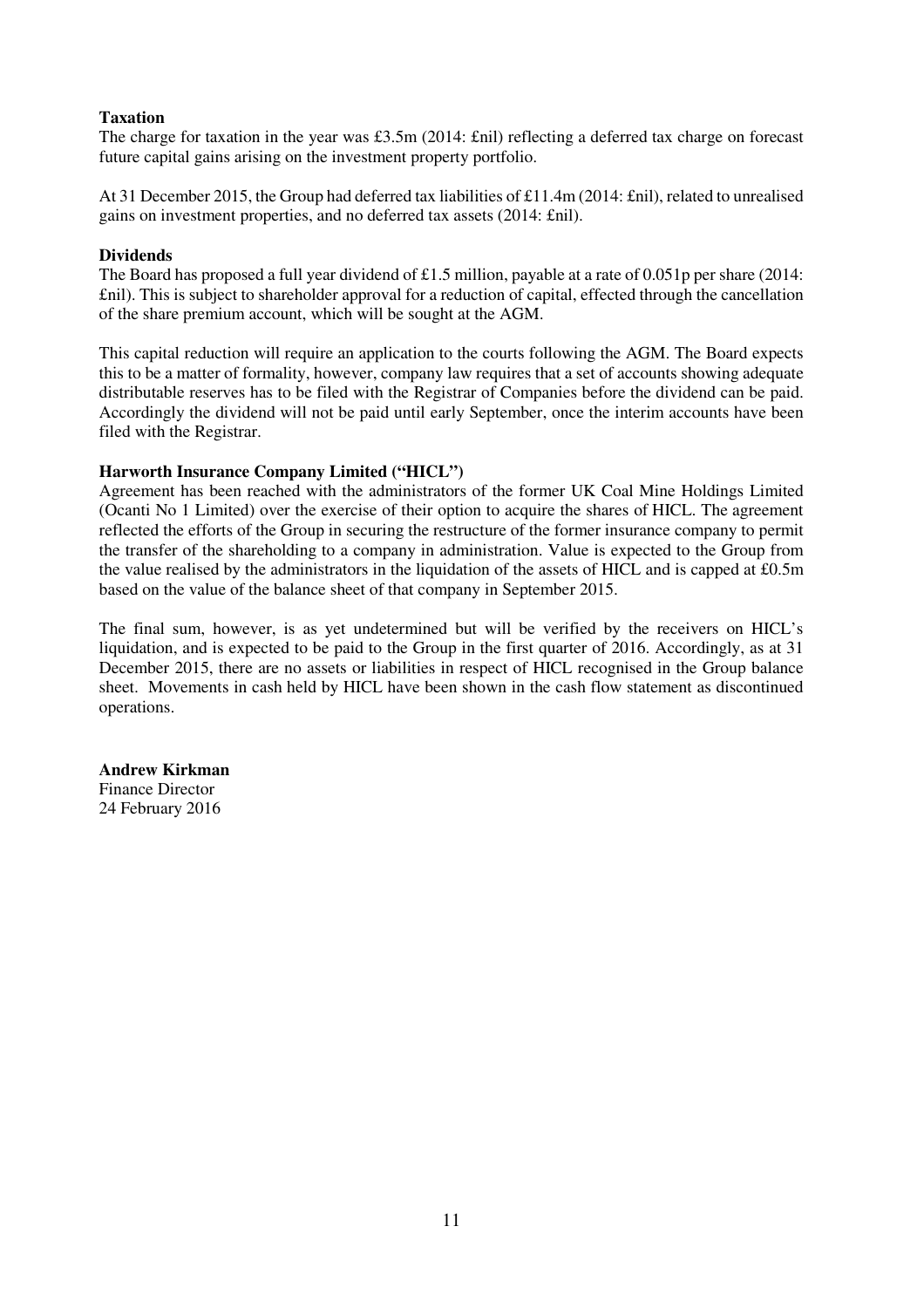## **Unaudited Consolidated Income Statement**

**for the year ended 31 December 2015**

|                                                 |                | <b>Year ended</b> | Year ended  |
|-------------------------------------------------|----------------|-------------------|-------------|
|                                                 |                | 31 December       | 31 December |
|                                                 |                | 2015              | 2014        |
|                                                 | Note           | £000              | £000        |
|                                                 |                |                   |             |
| Revenue                                         | 3              | 13,172            | 1,458       |
| Cost of sales                                   |                | (6, 013)          |             |
| <b>Gross profit</b>                             |                | 7,159             | 1,458       |
| Other operating income and expenses             |                |                   |             |
| Administrative expenses                         |                | (5,731)           | (1,653)     |
| Increase in fair value of investment properties |                | 24,060            |             |
| Profit on sale of investment properties         |                | 8,180             |             |
| Other gains                                     |                | 3,208             |             |
| Other operating income                          |                | 176               | 196         |
| Operating profit before exceptional items       |                | 37,052            | 1           |
| Exceptional items                               | 5              | (2,859)           |             |
| <b>Operating profit</b>                         |                | 34,193            |             |
| Finance income                                  | 4              | 62                | 10          |
| Finance costs                                   | 4              | (1,803)           |             |
| Share of profit of associate                    | 10             | 856               | 3,454       |
| Gain on bargain purchase                        | $\overline{2}$ | 44,244            |             |
| Profit before tax                               |                | 77,552            | 3,465       |
| Tax charge                                      | 6              | (3,508)           |             |
| <b>Profit for the financial year</b>            |                | 74,044            | 3,465       |

Profit per share from continuing operations attributable to the owners of the Group during the year

| Earnings per share from operations   | Note | pence | pence |
|--------------------------------------|------|-------|-------|
| Basic and diluted earnings per share |      |       |       |

## **Unaudited Consolidated Statement of Comprehensive Income for the year ended 31 December 2015**

|                                                                                                                                               | <b>Year ended 31</b><br><b>December</b><br>2015 | Year ended 31<br>December<br>2014 |
|-----------------------------------------------------------------------------------------------------------------------------------------------|-------------------------------------------------|-----------------------------------|
|                                                                                                                                               | £000                                            | £000                              |
| <b>Profit for the financial year</b><br><b>Other comprehensive expense -</b> <i>items that will not be reclassified to profit</i><br>or loss: | 74,044                                          | 3,465                             |
| Re-measurements of Blenkinsopp Pension Scheme                                                                                                 | (3)                                             | (8)                               |
| Total other comprehensive expense                                                                                                             | (3)                                             | (8)                               |
| Total comprehensive income for the financial year                                                                                             | 74.041                                          | 3.457                             |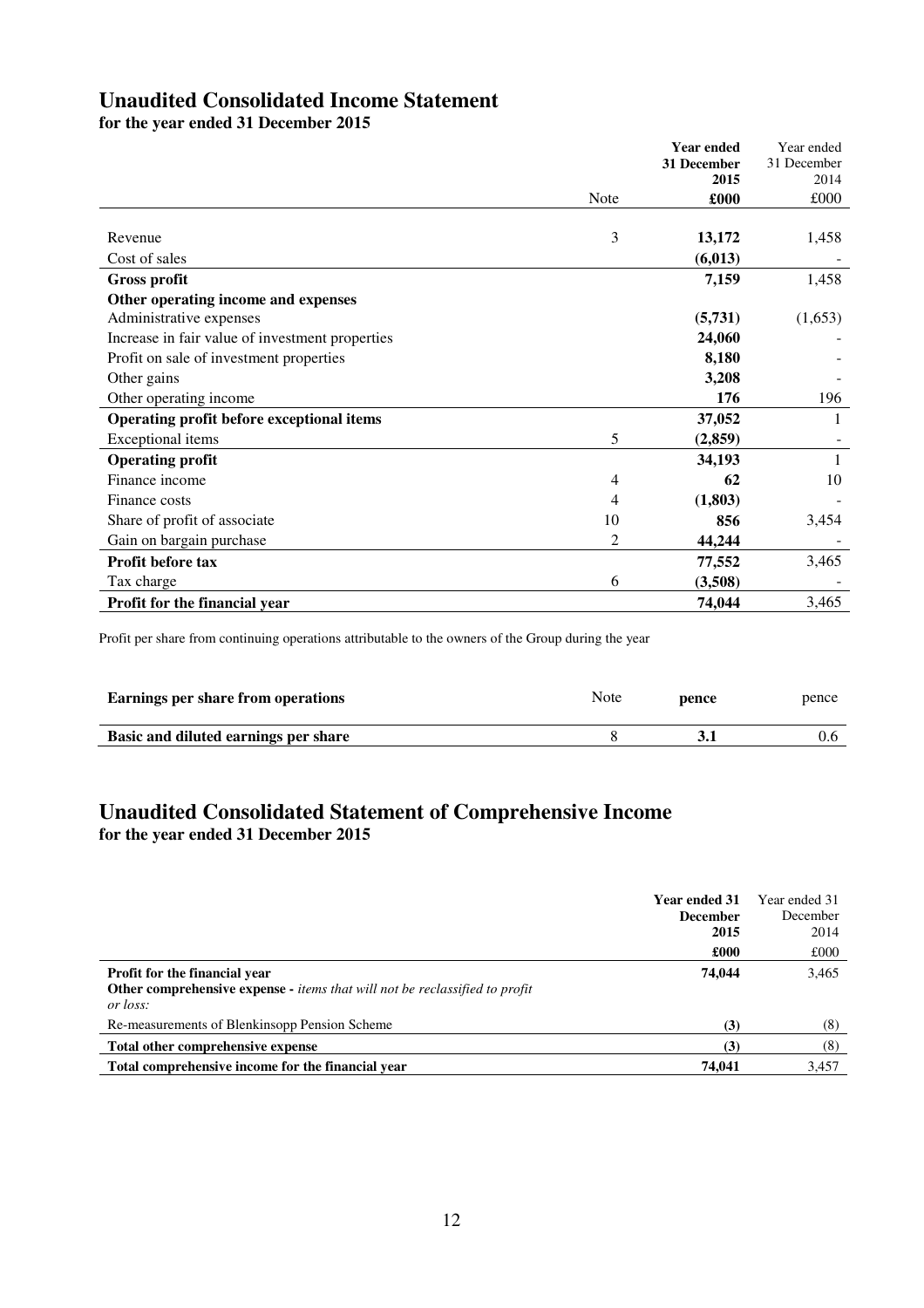# **Unaudited Balance Sheet**

**as at 31 December 2015** 

|                                         |      | As at<br><b>31 December 2015</b> | As at<br>31 December 2014 |
|-----------------------------------------|------|----------------------------------|---------------------------|
|                                         | Note | £000                             | £000                      |
| <b>ASSETS</b>                           |      |                                  |                           |
| <b>Non-current assets</b>               |      |                                  |                           |
| Other receivables                       |      | 650                              |                           |
| Blenkinsopp pension asset               |      |                                  | 564                       |
| Investment in associates                | 10   |                                  | 56,890                    |
| Investment properties                   | 9    | 334,617                          |                           |
| Investment in joint ventures            |      | 768                              |                           |
|                                         |      | 336,035                          | 57,454                    |
| <b>Current assets</b>                   |      |                                  |                           |
| Inventories                             | 11   | 1,092                            |                           |
| Trade and other receivables             | 12   | 19,906                           | 659                       |
| Cash and cash equivalents               | 14   | 27,564                           | 1,489                     |
| Assets classified as held for sale      | 13   | 9,128                            | 5,119                     |
|                                         |      | 57,690                           | 7,267                     |
| <b>Total assets</b>                     |      | 393,725                          | 64,721                    |
| <b>LIABILITIES</b>                      |      |                                  |                           |
| <b>Current liabilities</b>              |      |                                  |                           |
| Trade and other payables                | 16   | (17,369)                         | (5,035)                   |
| <b>Borrowings</b>                       | 15   | (400)                            |                           |
| Liabilities classified as held for sale | 13   |                                  | (469)                     |
|                                         |      | (17,769)                         | (5,504)                   |
| Net current assets                      |      | 39,921                           | 1,763                     |
| <b>Non-current liabilities</b>          |      |                                  |                           |
| Trade and other payables                | 16   | (2,280)                          |                           |
| Borrowings                              | 15   | (64, 119)                        |                           |
| Deferred income tax liabilities         | 6    | (11,379)                         |                           |
| Retirement benefit obligations          |      | (435)                            | (564)                     |
|                                         |      | (78, 213)                        | (564)                     |
| <b>Total liabilities</b>                |      | (95, 982)                        | (6,068)                   |
| Net assets                              |      | 297,743                          | 58,653                    |
|                                         |      |                                  |                           |
| <b>SHAREHOLDERS' EQUITY</b>             |      |                                  |                           |
| <b>Capital and reserves</b>             |      |                                  |                           |
| Called up share capital                 | 17   | 29,227                           | 6.055                     |
| Share premium account                   |      | 129,121                          | 32,911                    |
| Fair value reserve                      |      | 24,060                           |                           |
| Capital redemption reserve              |      | 257                              | 257                       |
| Merger reserve                          |      | 45,667                           |                           |
| Retained earnings                       |      | 69,411                           | 19,430                    |
| <b>Total equity</b>                     |      | 297,743                          | 58,653                    |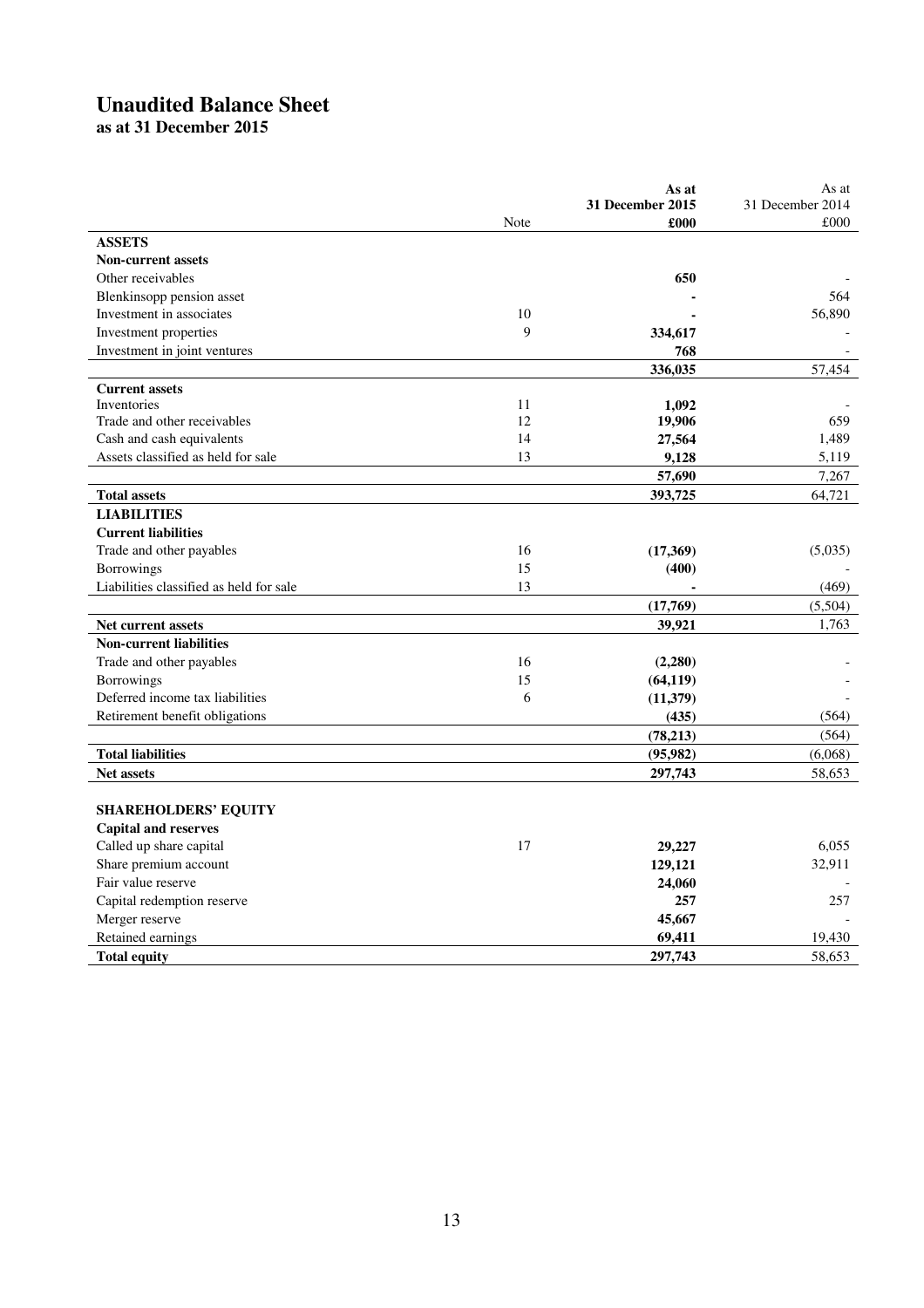## **Unaudited Consolidated Statement of Changes in Equity**

**for the year ended 31 December 2015**

|                                                                                                   | Note | Called up<br>share<br>capital<br>£000 | <b>Share</b><br>premium<br>account<br>£000 | <b>Merger</b><br><b>Reserve</b><br>£000 | Fair<br><b>Value</b><br><b>Reserve</b><br>£000 | Capital<br><b>Redemption</b><br><b>Reserve</b><br>£000 | <b>Retained</b><br>earnings<br>£000 | <b>Total</b><br>equity<br>£000 |
|---------------------------------------------------------------------------------------------------|------|---------------------------------------|--------------------------------------------|-----------------------------------------|------------------------------------------------|--------------------------------------------------------|-------------------------------------|--------------------------------|
| <b>Balance at 1 January 2014</b>                                                                  |      | 6,055                                 | 32,911                                     |                                         |                                                | 257                                                    | 15,973                              | 55,196                         |
| Profit for the financial year to 31 December 2014                                                 |      |                                       |                                            |                                         |                                                |                                                        | 3,465                               | 3,465                          |
| Other comprehensive expense:                                                                      |      |                                       |                                            |                                         |                                                |                                                        |                                     |                                |
| Re-measurement of post retirement benefits                                                        |      |                                       |                                            |                                         |                                                |                                                        | (8)                                 | (8)                            |
| Total comprehensive income for the year ended                                                     |      |                                       |                                            |                                         |                                                |                                                        |                                     |                                |
| 31 December 2014                                                                                  |      |                                       |                                            |                                         |                                                |                                                        | 3,457                               | 3,457                          |
| <b>Balance at 31 December 2014</b>                                                                |      | 6.055                                 | 32,911                                     | $\blacksquare$                          | $\blacksquare$                                 | 257                                                    | 19,430                              | 58,653                         |
| <b>Transactions with owners:</b>                                                                  |      |                                       |                                            |                                         |                                                |                                                        |                                     |                                |
| Shares issued                                                                                     | 17   | 15,865                                | 99,160                                     |                                         |                                                |                                                        | $\overline{\phantom{a}}$            | 115,025                        |
| Costs relating to share issue                                                                     |      |                                       | (2,950)                                    |                                         |                                                |                                                        |                                     | (2,950)                        |
| Shares issued in lieu of consideration                                                            | 17   | 7,307                                 |                                            | 45,667                                  |                                                |                                                        |                                     | 52,974                         |
|                                                                                                   |      | 23.172                                | 96,210                                     | 45.667                                  | ÷                                              |                                                        |                                     | 165,049                        |
| Comprehensive income for the year ended 31<br>December 2015                                       |      |                                       |                                            |                                         |                                                |                                                        |                                     |                                |
| Profit for the financial year to 31 December 2015<br>Fair value gain on revaluation of investment |      |                                       |                                            |                                         |                                                |                                                        | 74,044                              | 74,044                         |
| properties                                                                                        |      |                                       |                                            |                                         | 24,060                                         |                                                        | (24,060)                            |                                |
| Other comprehensive expense:                                                                      |      |                                       |                                            |                                         |                                                |                                                        |                                     |                                |
| Re-measurement of post retirement benefits                                                        |      |                                       |                                            |                                         |                                                |                                                        | (3)                                 | (3)                            |
| Total comprehensive income for the year ended 31                                                  |      |                                       |                                            |                                         |                                                |                                                        |                                     |                                |
| December 2015                                                                                     |      |                                       |                                            |                                         | 24,060                                         |                                                        | 49,981                              | 74,041                         |
|                                                                                                   |      |                                       |                                            |                                         |                                                |                                                        |                                     |                                |
| <b>Balance at 31 December 2015</b>                                                                |      | 29,227                                | 129,121                                    | 45,667                                  | 24,060                                         | 257                                                    | 69,411                              | 297,743                        |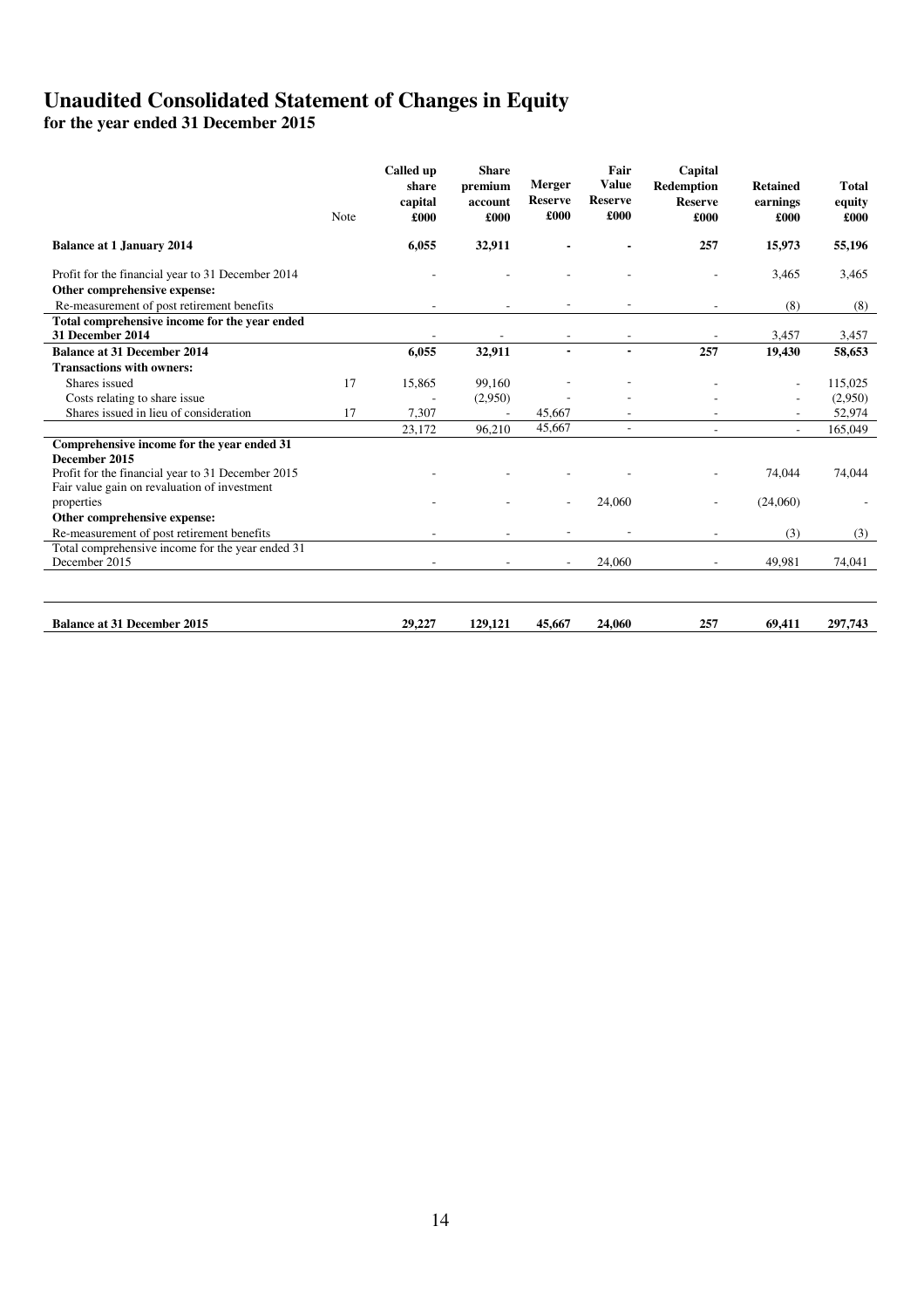## **Unaudited Statement of Cash Flows**

**for the year ended 31 December 2015** 

|                                                                                                               |                | <b>Year ended</b><br>31 December 2015 | Year ended<br>31 December 2014 |
|---------------------------------------------------------------------------------------------------------------|----------------|---------------------------------------|--------------------------------|
|                                                                                                               | Note           | £000                                  | £000                           |
| <b>Cash flows from operating activities</b>                                                                   |                |                                       |                                |
| Profit before tax for the financial year                                                                      |                | 77,552                                | 3,465                          |
| Net interest payable/(receivable)                                                                             | 4              | 1,741                                 | (10)                           |
| Share of post-tax profit from associate                                                                       |                | (856)                                 | (3, 454)                       |
| Gain on bargain purchase                                                                                      | $\overline{2}$ | (44, 244)                             |                                |
| Fair value increase in investment properties                                                                  | 9              | (24,060)                              |                                |
| Profit on disposal of investment properties                                                                   |                | (8, 180)                              |                                |
| Other gains                                                                                                   |                | (3,208)                               |                                |
| Impairment of investment in joint venture                                                                     |                | 465                                   |                                |
| Pension contributions in excess of charge                                                                     |                | (132)                                 | (7)                            |
| Operating cash outflows before movements in working capital                                                   |                | (922)                                 | (6)                            |
| Increase in inventories                                                                                       |                | (781)                                 |                                |
| Decrease in receivables                                                                                       |                | 9,881                                 | 23                             |
| (Decrease)/increase in payables                                                                               |                | (10, 512)                             | 34                             |
| Cash (used in)/generated from operations                                                                      |                | (2, 334)                              | 51                             |
| Loan arrangement fees paid                                                                                    |                | (170)                                 |                                |
| Interest paid                                                                                                 |                | (1, 101)                              |                                |
| Cash generated from/(used) by discontinued operations                                                         |                | 228                                   | (120)                          |
| Cash used in operating activities                                                                             |                | (3,377)                               | (69)                           |
| <b>Cash flows from investing activities</b>                                                                   |                |                                       |                                |
| Interest received                                                                                             | $\overline{2}$ | 62                                    | 10                             |
| Acquisition of subsidiary, net of cash acquired<br>Proceeds from disposal of investment properties and option |                | (87, 823)                             |                                |
| Expenditure on investment properties                                                                          |                | 42,302<br>(41,215)                    |                                |
| Cash (used by)/generated from discontinued operations                                                         |                | (1,068)                               | 1,275                          |
| Cash (used in)/generated from investing activities                                                            |                | (87,742)                              | 1,285                          |
| <b>Cash flows from financing activities</b>                                                                   |                |                                       |                                |
| Net proceeds from issue of ordinary shares                                                                    |                | 112,075                               |                                |
| Proceeds from other loans                                                                                     |                | 13,455                                |                                |
| Repayment of bank loans                                                                                       |                | (400)                                 |                                |
| Repayment of other loans                                                                                      |                | (8,776)                               |                                |
| Cash used by discontinued operations                                                                          |                |                                       | (3,278)                        |
| Cash generated from/(used in) financing activities                                                            |                | 116,354                               | (3,278)                        |
| Increase/ (decrease) in cash                                                                                  |                | 25.235                                | (2,062)                        |
| At 1 January                                                                                                  |                |                                       |                                |
| Cash                                                                                                          |                | 1,489                                 | 1,428                          |
| Cash and cash equivalents classified as held for sale                                                         |                | 840                                   | 2,963                          |
|                                                                                                               |                | 2,329                                 | 4,391                          |
| Increase in cash                                                                                              |                | 26,075                                | 61                             |
| Decrease in cash and cash equivalents classified as held for sale                                             |                | (840)                                 | (2,123)                        |
|                                                                                                               |                | 25,235                                | (2,062)                        |
| At 31 December                                                                                                |                |                                       |                                |
| Cash                                                                                                          |                | 27,564                                | 1,489                          |
| Cash and cash equivalents classified as held for sale                                                         |                |                                       | 840                            |
| Cash and cash equivalents                                                                                     | 14             | 27,564                                | 2,329                          |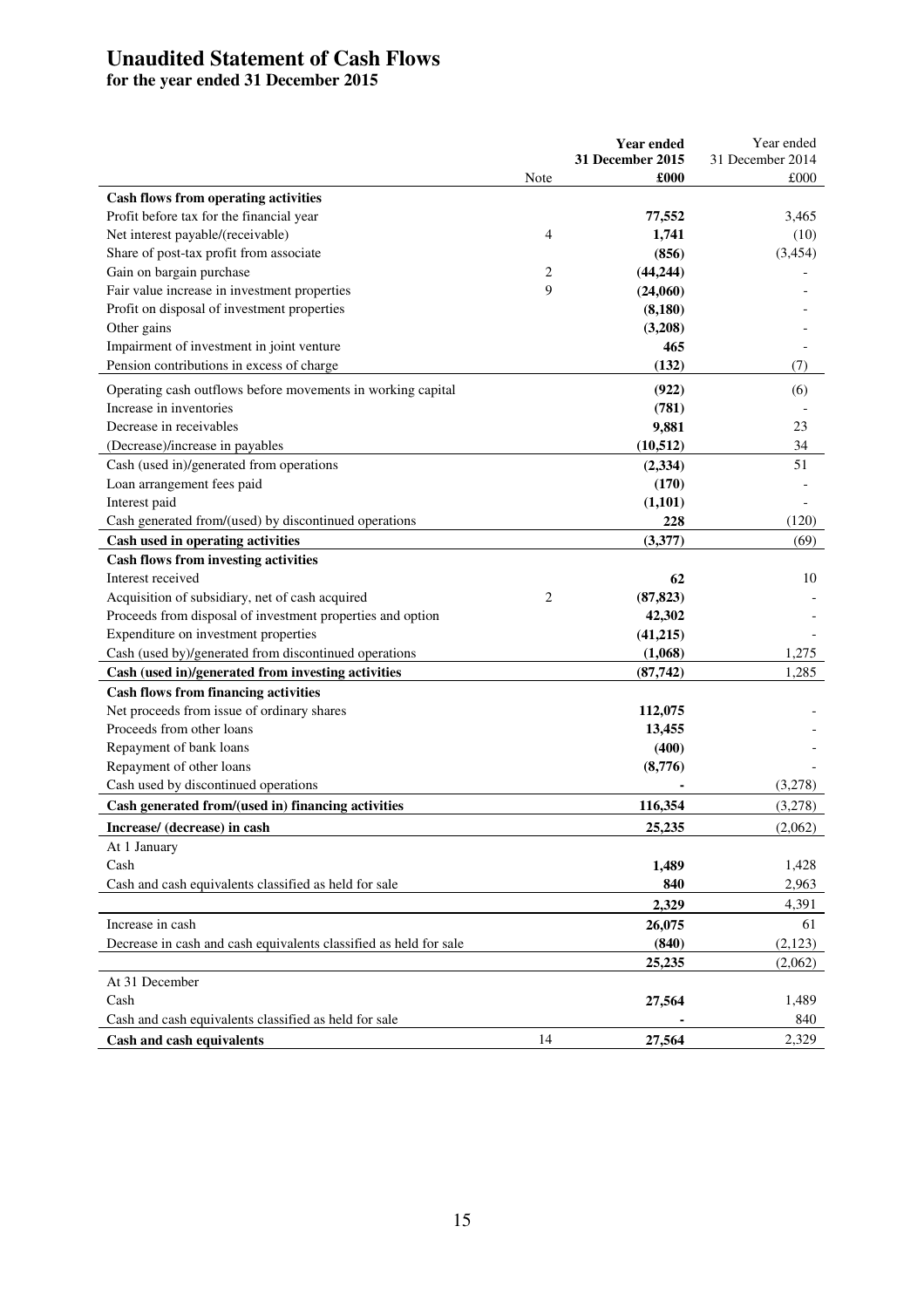## **Notes to the Financial Statements for the year ended 31 December 2015**

### **1. ACCOUNTING POLICIES**

The principal accounting policies adopted in the preparation of these consolidated financial statements are set out below. These policies have been consistently applied to all the years presented, unless otherwise stated.

#### **General information**

Harworth Group plc (formerly Coalfield Resources plc) (the "Group") is a limited liability company incorporated and domiciled in the UK. The address of its registered office is AMP Technology Centre, Advanced Manufacturing Park, Brunel Way, Rotherham, South Yorkshire S60 5WG. Coalfield Resources plc changed its name to Harworth Group plc on 24 March 2015.

The Group is listed on the London Stock Exchange.

#### **Basis of preparation**

The preliminary results for the year ended 31 December 2015 are unaudited. The financial information set out in this announcement does not constitute the Group's IFRS statutory accounts for the years ended 31 December 2015 or 31 December 2014 as defined by Section 434 of the Companies Act 2006.

This financial information has been prepared in accordance with IFRS adopted by the EU, IFRS IC interpretations and the Companies Act 2006 applicable to companies reporting under IFRS and therefore complies with Article 4 of the EU IAS regulations.

The financial information for the year ended 31 December 2014 is derived from the statutory accounts for that year which have been delivered to the Registrar of Companies. The auditors, PricewaterhouseCoopers LLP, reported on those accounts and their report was unqualified, did not contain an emphasis of matter paragraph and did not contain any statement under Section 498 (2) or (3) of the Companies Act 2006.

The statutory accounts for the year ended 31 December 2015 will be finalised on the basis of the financial information presented by the Directors in these preliminary results and will be delivered to the Registrar of Companies following the Annual General Meeting of Harworth Group plc.

The same accounting policies and methods of computation are followed as in the latest published audited accounts for the year ended 31 December 2014, which are available on the Group's website at http://harworthgroup.com/ except for as described below:

#### **Going-concern basis**

These financial statements are prepared on the basis that the Group is a going concern. In forming its opinion as to going concern, the Board prepares cash flow forecasts based upon its assumptions as well as taking into account the available borrowing facilities.

The key factor that has been considered in this regard is:

Following the acquisition of Harworth Estates Property Group Limited (HEPGL), the Group has a £65m revolving credit facility with The Royal Bank of Scotland, for a term of five years, on a non-amortising basis. The facility is in the form of a debenture security whereby there is no charge on the individual assets of the Group. The facility is subject to financial and other covenants.

The covenants are based upon gearing, tangible net worth, loan to property values and interest cover. Property valuations affect the loan to value covenants. Breach of covenants could result in the need to pay down in part some of these loans, additional costs, or a renegotiation of terms or, in extremis, a reduction or withdrawal of facilities by the banks concerned.

The Directors confirm their belief that it is appropriate to use the going concern basis of preparation for these financial statements.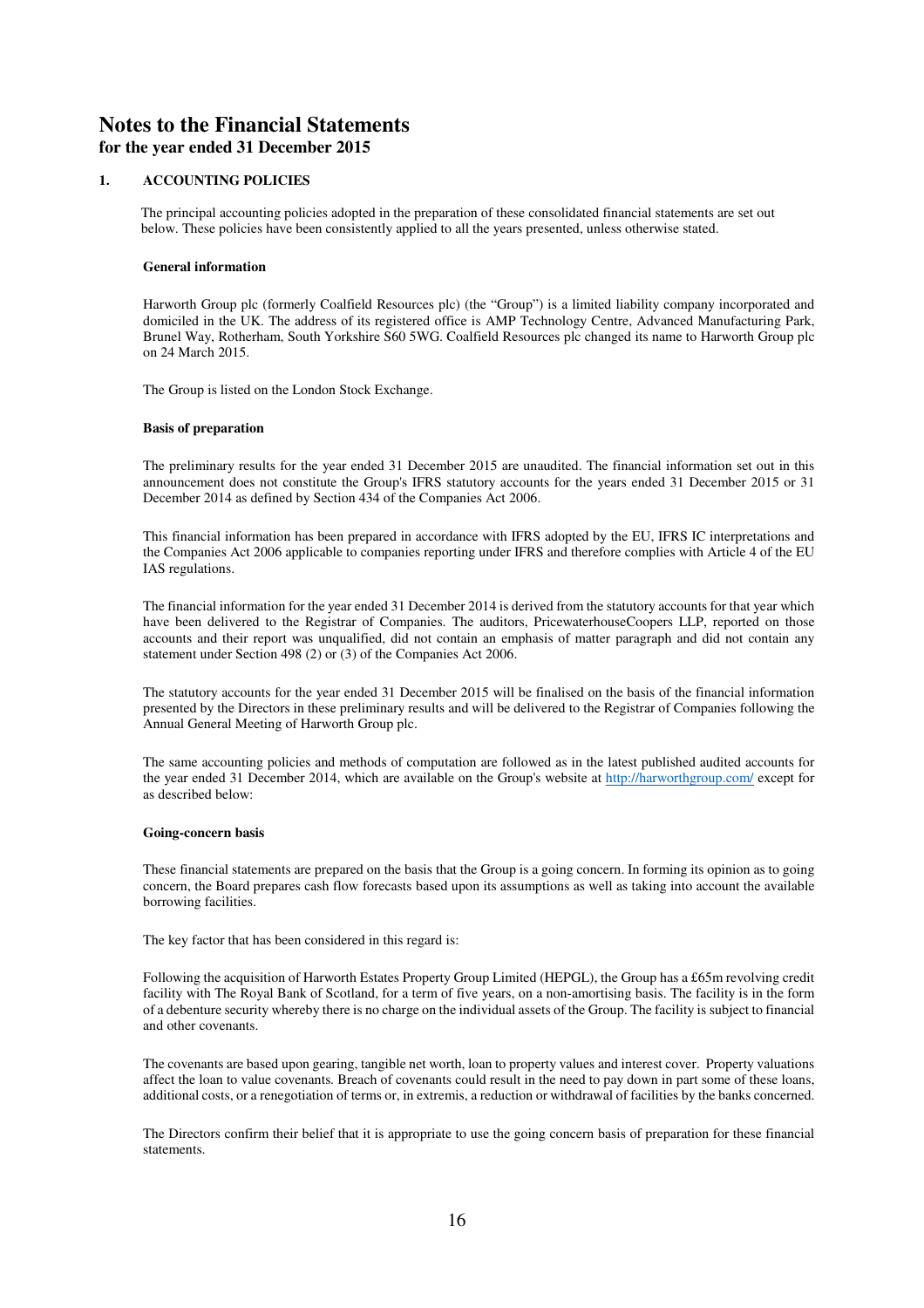#### **Accounting policies**

The Group did not early adopt any new or amended standards and does not plan to early adopt any standards issued but not yet effective. Following the acquisition of HEPGL the following accounting policies are in place:

#### *Revenue recognition*

Revenue comprises rental, other land related income arising on investment properties and income from construction contracts. Rentals are accounted for on a straight-line basis over the lease term of ongoing leases.

Revenue from the sale of coal slurry is recognised at the point of despatch.

Revenue is recognised to the extent that it is probable that the economic benefits will flow to the Group and the revenue can be reliably measured. All such revenue is reported net of discounts and value added and other sales taxes.

#### *Construction Contracts*

Contracts for the construction of substantial assets are accounted for as construction contracts. Where the outcome of a construction contract can be estimated reliably, revenue and costs are recognised by reference to the stage of completion to recognise in a given period. The assessment of the stage of completion is dependent on the nature of the contract, but will generally be based on the estimated proportion of the total contract costs which have been incurred to date. If a contract is expected to be loss making, a provision is recognised for the entire cost.

#### *Interest income and expense*

Interest income and expense are recognised within 'Finance income' and 'Finance costs' in the Income Statement using the effective interest rate method.

The effective interest rate method is a method of calculating the amortised cost of a financial asset or financial liability and of allocating the interest income or interest expense over the relevant period. The effective interest rate is the rate that exactly discounts estimated future cash payments or receipts throughout the expected life of the financial instrument, or a shorter period where appropriate, to the net carrying amount of the financial asset or financial liability.

#### *Other receivables (non-current)*

Other receivables (non-current) relate to overages. An overage is the right to receive future payments following the sale of investment properties if specified conditions relating to the site are satisfied. The conditions may be the granting of planning permission for development on the site or practical completion of a development. Overages are initially recorded at fair value and are reviewed annually or more frequently if events or changes in circumstances indicate a potential impairment. The carrying value of overages is compared to the recoverable amount, which is the higher of value in use and the fair value less costs to sell. Any impairment is recognised immediately as an expense.

#### *Inventories*

Inventories comprise coal slurry that has been processed and is ready for sale. It is stated at the lower of cost and estimated net realisable value. Inventories comprise all the direct costs incurred in bringing the coal slurry to their present state.

#### *Investments in joint ventures*

Joint ventures are those entities over whose activities the Group has joint control established by contractual agreement. Interests in joint ventures through which the Group carries on its business are classified as jointly controlled entities and accounted for using the equity method. This involves recording the investment initially at cost to the Group and then, in subsequent years, adjusting the carrying amount of the investment to reflect the Group's share of the joint venture's results less any impairment in carrying value and any other changes to the joint venture's net assets such as dividends.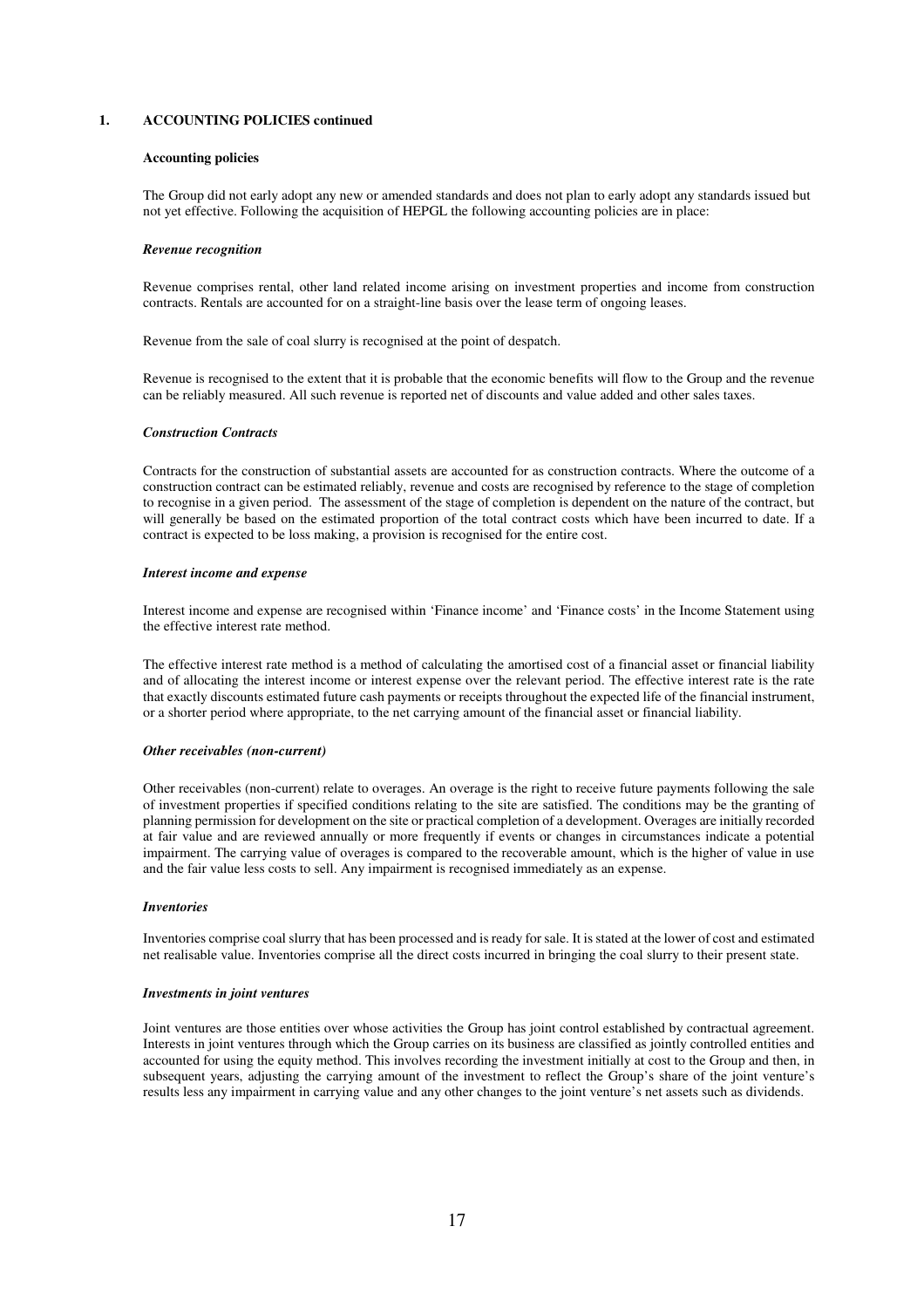#### *Investment properties*

Investment properties are those properties which are not occupied by the Group and which are held for long term rental yields, capital appreciation or both. Investment property also includes property that is being developed or constructed for future use as investment property. Investment properties comprise freehold land and buildings and are measured at fair value. At the end of a financial year the fair values are determined by obtaining an independent valuation prepared in accordance with the current edition of the Appraisal and Valuation Standards published by the Royal Institution of Chartered Surveyors. External, independent valuation firms having appropriate, recognised professional qualifications and recent experience in the location and category of property being valued are used.

Where the development of investment property commences with a view to sale, the property is transferred from investment properties to inventories at fair value, which is then considered to represent deemed cost.

At each subsequent reporting date, investment properties are re-measured to their fair value. Movements in fair value are included in the Income Statement.

Where specific investment properties have been identified as being for sale within the next twelve months, a sale is considered highly probable and the property is immediately available for sale, their fair value is shown under assets classified as held-for-sale within current assets, measured in accordance with the provisions of IAS 40 'Investment Property'.

#### *Profit or loss on disposal of investment properties*

Disposals are accounted for when legal completion of the sale has occurred or there has been an unconditional exchange of contracts. Profits or losses on disposal arise from deducting the asset's net carrying value and where appropriate a proportion of future costs attributable to the development of the overall land area from the net proceeds (being net purchase consideration less any clawback liability arising on disposal) and is recognised in the Income Statement. Net carrying value includes valuation in the case of investment properties.

In the case of investment properties, any fair value reserve, for the property disposed of is treated as realised on disposal of the property and transferred to retained earnings.

#### *Properties in the course of development*

Directly attributable costs incurred in the course of developing a property are capitalised as part of the cost of the property. Development costs on investment properties are capitalised and any resultant change in value is therefore recognised through the next revaluation.

#### *Financial assets*

Financial assets at fair value through profit or loss are financial assets held for trading. A financial asset is classified in this category if acquired principally for the purpose of selling in the short term. Assets in this category are classified as current assets if expected to be settled within 12 months, otherwise they are classified as non-current.

Financial assets carried at fair value through profit or loss are initially recognised at fair value, and transaction costs are expensed in the income statement. Financial assets are derecognised when the rights to receive cash flows from the investments have expired or have been transferred and the Group has transferred substantially all risks and rewards of ownership.

Gains or losses arising from changes in the fair value of financial assets at fair value through profit or loss are presented in the income statement within 'Other gains' in the period in which they arise.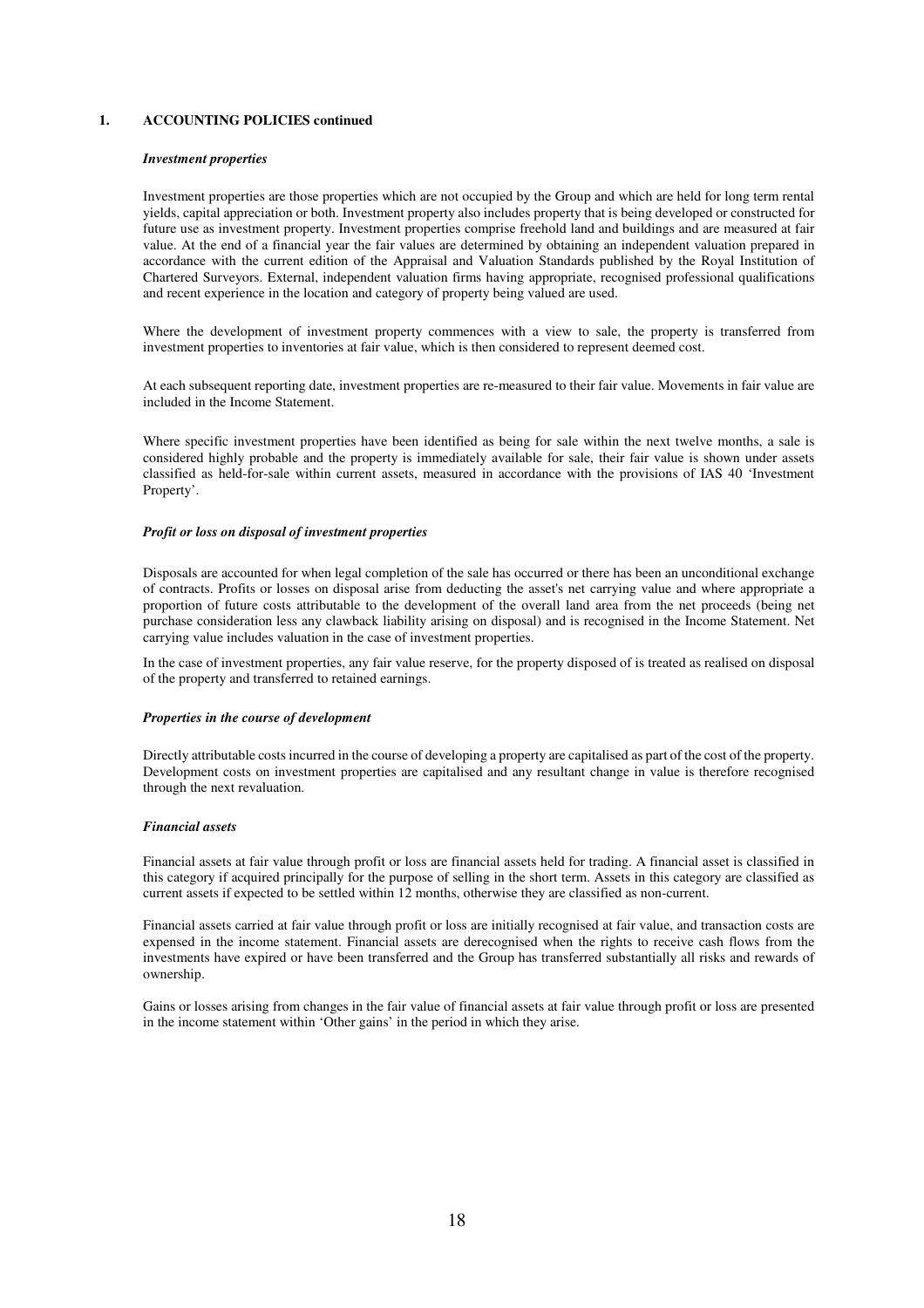#### *Provisions*

Provisions are recognised when:

- The Group has a present legal or constructive obligation as a result of past events;
- It is probable that an outflow of resources will be required to settle the obligation; and
- The amount can be reliably estimated.

#### *Operating segments*

Management has determined the operating segments based upon the operating reports reviewed by the Executive Board of Directors that are used to assess both performance and strategic decisions. Management has identified that the Executive Board of Directors is the Chief Operating Decision Maker in accordance with the requirements of IFRS 8 'Operating Segments'.

Following the acquisition of HEPGL, the Group is now organised into two operating segments: Income Generation and Capital Growth. Group costs are not a reportable segment. However, information about them is considered by the Executive Board in conjunction with the reportable segments.

The Income Generation segment focuses on generating rental returns from the business park portfolio, rental returns and royalties from energy generation, environmental technologies and the agricultural portfolio, and income generating streams from recycled aggregates and secondary coal products. The Capital Growth segment focuses on delivering value by developing the underlying portfolio, and includes planning and development activity, value engineering, proactive asset management and strategic land acquisitions.

All operations are carried out in the United Kingdom.

Segmental operating profit represents the profit earned by each segment including the profit on sale and revaluation of investment properties and is consistent with the measures reported to the Executive Board for the purpose of the assessment of the performance of each segment.

#### *Consolidation*

#### *Subsidiaries*

Subsidiaries are all entities (including structured entities) over which the Group has control. The Group controls an entity when the Group is exposed to, or has rights to, variable returns from its involvement with the entity and has the ability to affect those returns through its power over the entity. Subsidiaries are fully consolidated from the date on which control is transferred to the Group. They are deconsolidated from the date that control ceases.

The Group applies the acquisition method to account for business combinations. The consideration transferred for the acquisition of a subsidiary is the fair values of the assets transferred, the liabilities incurred to the former owners of the acquiree and the equity interests issued by the Group. The consideration transferred includes the fair value of any asset or liability resulting from a contingent consideration arrangement. Identifiable assets acquired and liabilities and contingent liabilities assumed in a business combination are measured initially at their fair values at the acquisition date. The Group recognises any non-controlling interest in the acquiree on an acquisition-by-acquisition basis, either at fair value or at the non-controlling interest's proportionate share of the recognised amounts of acquiree's identifiable net assets.

Acquisition-related costs are expensed as incurred.

If the business combination is achieved in stages, the acquisition date carrying value of the acquirer's previously held equity interest in the acquiree is re**-**measured to fair value at the acquisition date; any gains or losses arising from such re-measurement are recognised in profit or loss.

Inter-company transactions, balances and unrealised gains on transactions between Group companies are eliminated. Unrealised losses are also eliminated.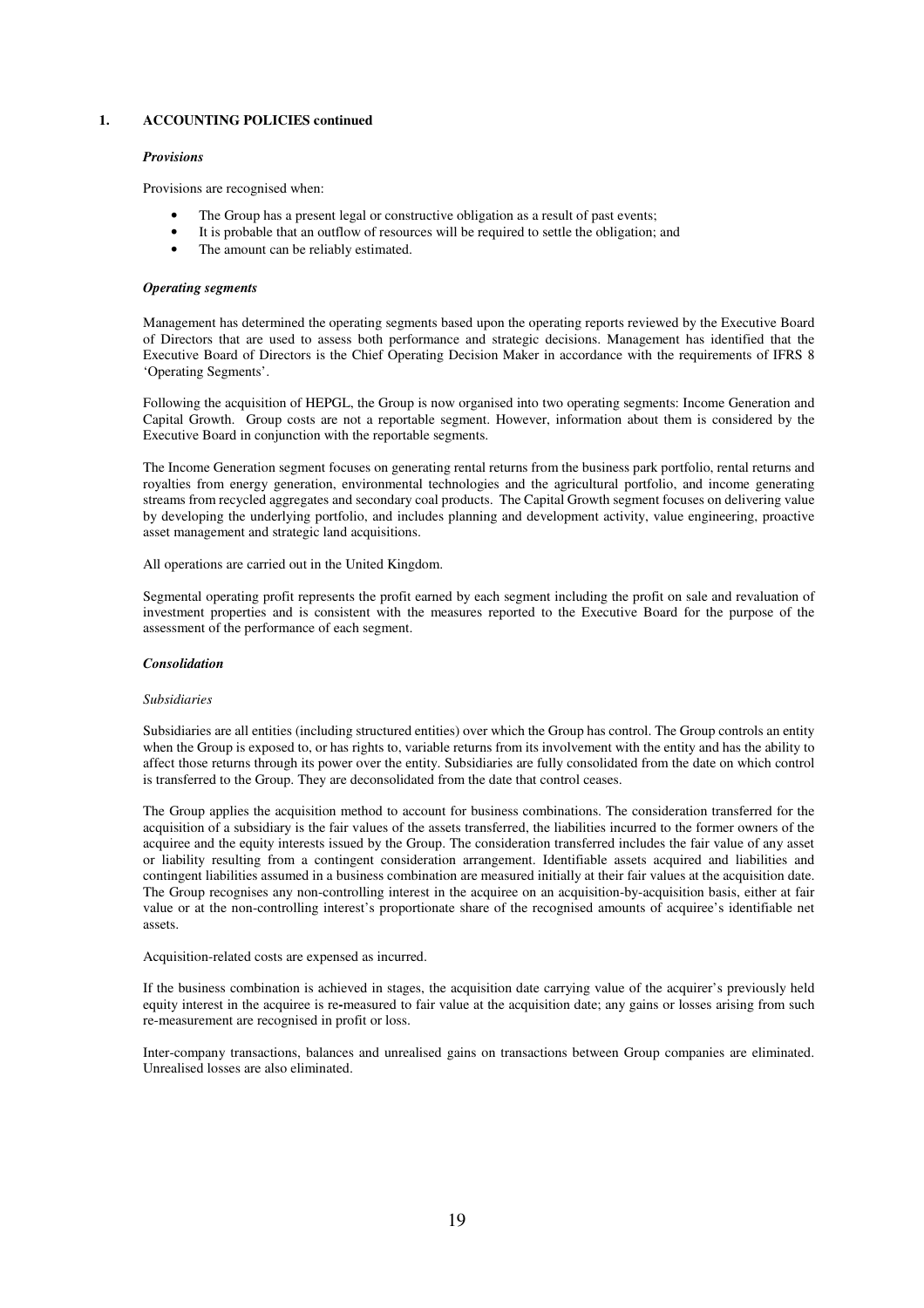#### *Goodwill*

Goodwill arises on the acquisition of subsidiaries and represents the excess of the consideration transferred, the amount of any non-controlling interest in the acquiree and the acquisition-date fair value of any previous equity interest in the acquiree over the fair value of the identifiable net assets acquired. If the total of consideration transferred, non-controlling interest recognised and previously held interest measured at fair value is less than the fair value of the net assets of the subsidiary acquired, in the case of a bargain purchase, the difference is recognised directly in the income statement.

#### *Exceptional items*

Exceptional items are material non-recurring items excluded from management's assessment of profit because by their nature they could distort the Group's underlying quality of earnings. These are excluded to reflect performance in a consistent manner and in line with how the business is managed and measured on a day to day basis.

#### *Share capital and reserves*

Ordinary shares are classified as equity. Incremental costs directly attributable to the issue of new ordinary shares or options are shown in equity as a deduction, net of tax, from the proceeds.

Where shares are issued in direct consideration for acquiring shares in another company, and following which the Group holds at least 90% of the nominal share capital of that company, any premium on the shares issued as consideration is included in a merger reserve rather than share premium.

#### **Changes in accounting policy and disclosures**

#### **(a) New standards and interpretations not yet adopted**

A number of new standards and amendments to standards and interpretations are effective for annual years beginning after 1 January 2015, and have not been applied in preparing these consolidated financial statements. These have been set out below:

IFRS 9, 'Financial instruments', addresses the classification, measurement and recognition of financial assets and financial liabilities. The complete version of IFRS 9 was issued in July 2014. It replaces the guidance in IAS 39 that relates to the classification and measurement of financial instruments. IFRS 9 retains but simplifies the mixed measurement model and establishes three primary measurement categories for financial assets: amortised cost, fair value through OCI and fair value through P&L. The basis of classification depends on the entity's business model and the contractual cash flow characteristics of the financial asset. Investments in equity instruments are required to be measured at fair value through profit or loss with the irrevocable option at inception to present changes in fair value in OCI not recycling. There is now a new expected credit losses model that replaces the incurred loss impairment model used in IAS 39. For financial liabilities there were no changes to classification and measurement except for the recognition of changes in own credit risk in other comprehensive income, for liabilities designated at fair value through profit or loss. IFRS 9 relaxes the requirements for hedge effectiveness by replacing the bright line hedge effectiveness tests. It requires an economic relationship between the hedged item and hedging instrument and for the 'hedged ratio' to be the same as the one management actually use for risk management purposes. Contemporaneous documentation is still required but is different to that currently prepared under IAS 39. The standard is effective for accounting periods beginning on or after 1 January 2018. Early adoption is permitted subject to EU endorsement. The Group is yet to assess IFRS 9's full impact.

IFRS 15, 'Revenue from contracts with customers' deals with revenue recognition and establishes principles for reporting useful information to users of financial statements about the nature, amount, timing and uncertainty of revenue and cash flows arising from an entity's contracts with customers. Revenue is recognised when a customer obtains control of a good or service and thus has the ability to direct the use and obtain the benefits from the good or service. The standard replaces IAS 18 'Revenue' and IAS 11 'Construction contracts' and related interpretations. The standard is effective for annual periods beginning on or after 1 January 2018 and earlier application is permitted subject to EU endorsement. The Group is assessing the impact of IFRS 15.

IFRS 16, 'Leases', replaces the current guidance in IAS 17. IFRS 16 defines a lease as a contract, or part of a contract, that conveys the right to use an asset (the underlying asset) for a period of time in exchange for consideration. Under IFRS 16 lessees have to recognise a lease liability reflecting future lease payments and a 'right-of-use asset' for almost all lease contracts. In the income statement lessees will have to present interest expense on the lease liability and depreciation on the right-of-use asset. As under IAS 17, the lessor has to classify leases as either finance or operating, depending on whether substantially all of the risk and rewards incidental to ownership of the underlying asset have been transferred. For both lessees and lessors IFRS 16 adds significant new, enhanced disclosure requirements. IFRS 16 is effective for annual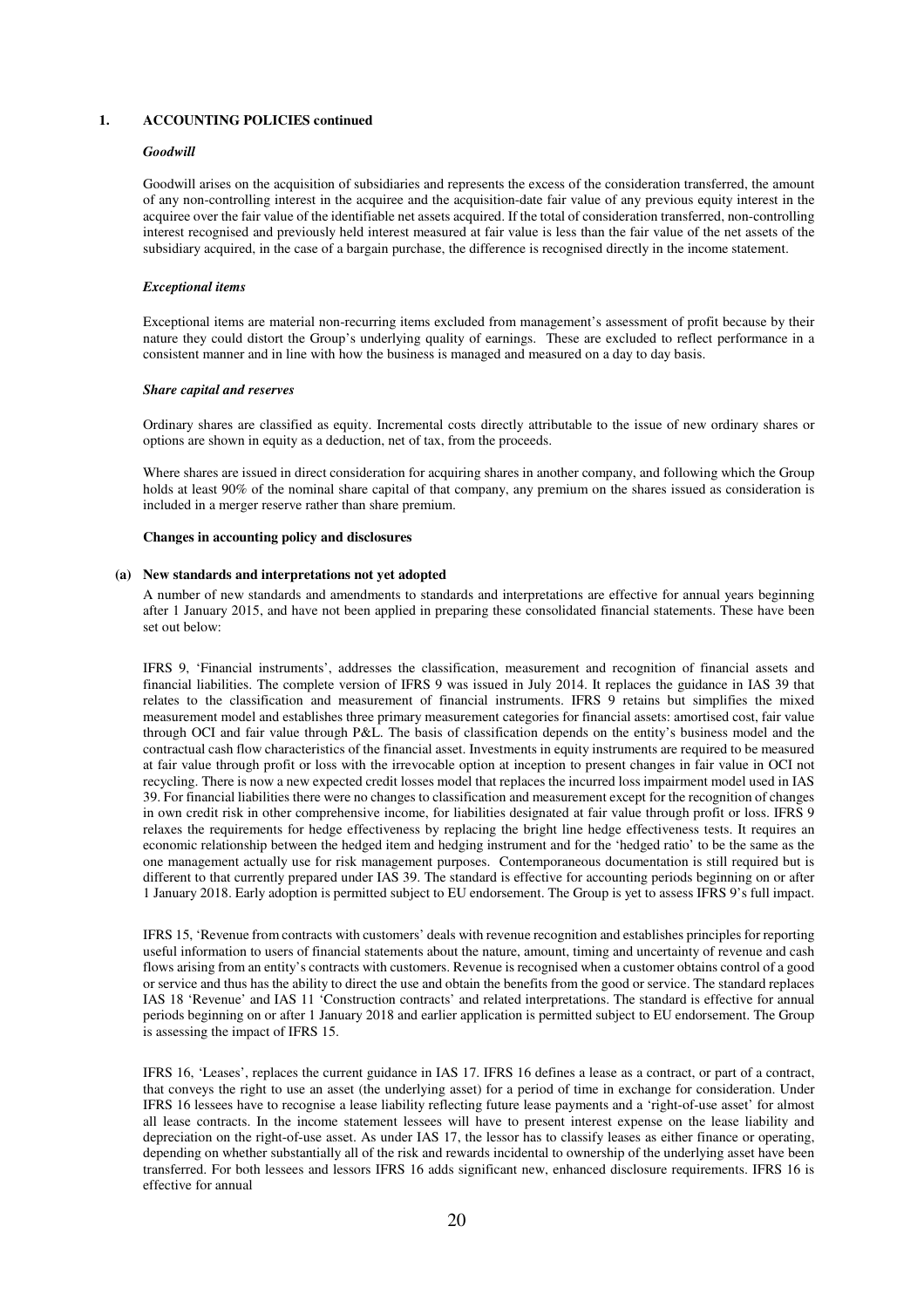#### **Changes in accounting policy and disclosures continued**

#### **(a) New standards and interpretations not yet adopted continued**

reporting periods beginning on or after 1 January 2019. Earlier application is permitted, subject to EU endorsement, but only in conjunction with IFRS 15, 'Revenue from contracts with customers'.

#### **Estimates and judgements**

The preparation of the financial statements requires management to make judgements, estimates and assumptions that affect the application of accounting policies and the reported amounts of assets and liabilities, income and expense. Actual results may differ from these estimates.

In preparing these financial statements, the significant judgement made by management in applying the Group's accounting policies and the key source of estimation uncertainty is as follows:

#### **Estimation of fair value of Investment Property**

The fair value of Investment Property reflects, amongst other things, rental income from our current leases, assumptions about rental income from future leases and the possible outcome of planning applications, in the light of current market conditions. The valuation has been arrived at primarily after consideration of market evidence for similar property, although in the case of those properties where fair value is based on their ultimate redevelopment potential, development appraisals have been undertaken to estimate the residual value of the landholding after due regard to the cost of, and revenue from the development of the property.

The Group has also estimated the extent to which existing mining tenants on investment property owned by the Group would perform their obligations to remediate land at the conclusion of mining activity, and therefore the impact of any restoration obligations which may revert to the Group.

The values reported are based on significant assumptions and a change in fair values could have a material impact on the Group`s results. This is due to the sensitivity of fair value to the assumptions made as regards to variances in development costs compared to Management`s own estimates.

Investment properties are disclosed in Note 9.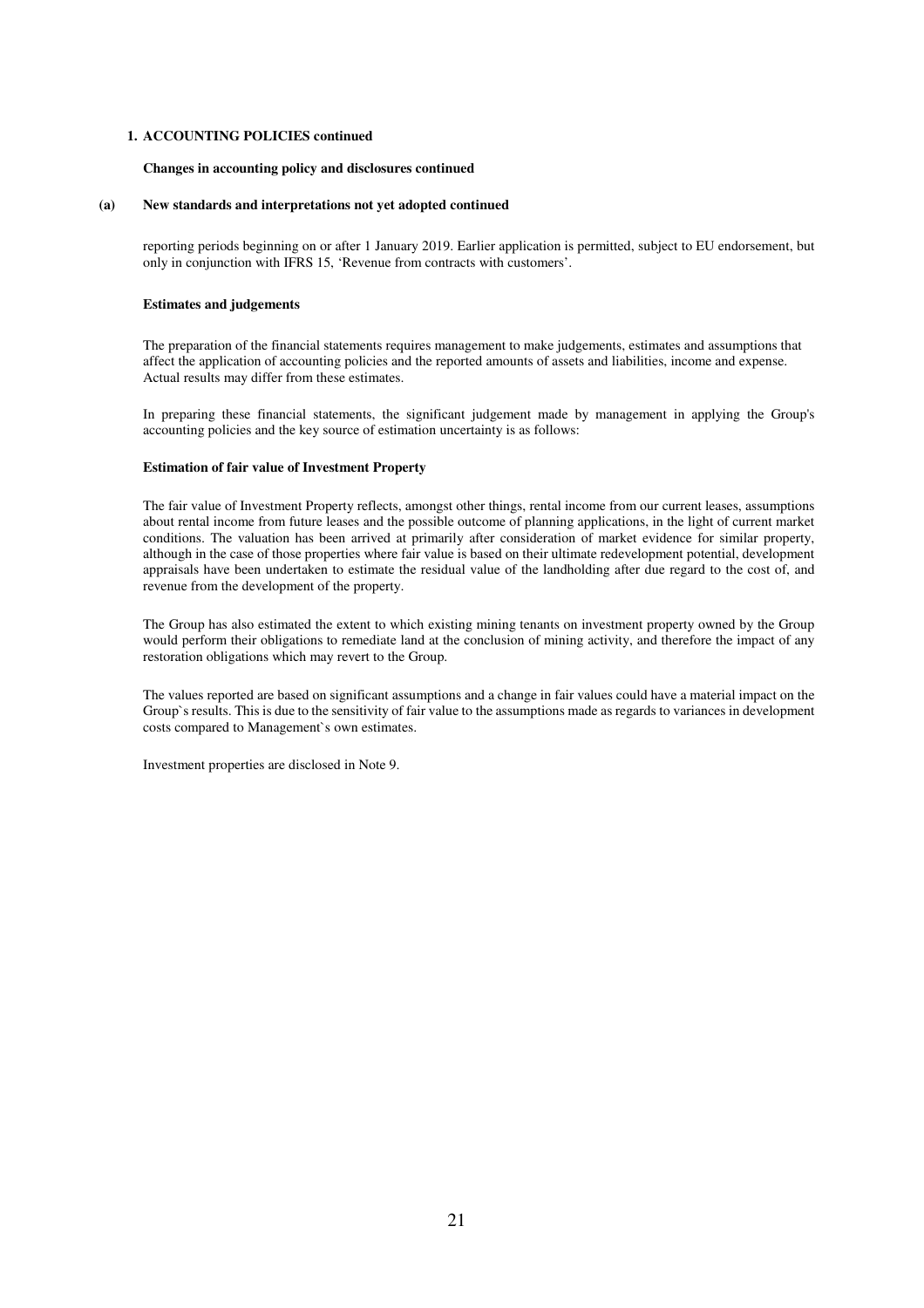#### **2 BUSINESS COMBINATIONS**

#### **Acquisition of HEPGL**

On 24 March 2015, the Group acquired the remaining 75.1% of the issued share capital of HEPGL, a company incorporated in United Kingdom who heads up a group which is engaged in the regeneration of former coalfield sites and other brownfield land into employment areas, new residential development and low carbon energy projects.

The following table summarises the consideration paid for the HEPGL, the fair value of assets acquired, liabilities assumed and the non-controlling interest held at the acquisition date.

#### **Consideration at 24 March 2015**

|                                           | £000    |
|-------------------------------------------|---------|
| Cash                                      | 97,026  |
| Equity instruments (730m ordinary shares) | 52,974  |
| <b>Total consideration transferred</b>    | 150,000 |
| Fair value of associate interest          | 57,746  |
|                                           |         |

Recognised amounts of identifiable assets acquired and liabilities assumed:

|                                                             | <b>Attributed Fair Value</b> |
|-------------------------------------------------------------|------------------------------|
|                                                             | £000                         |
| Investment property (Note 9)                                | 299,355                      |
| Investments & other non-current receivables                 | 1,883                        |
| Cash $\&$ cash equivalents                                  | 9,203                        |
| Inventory                                                   | 311                          |
| Trade and other current receivables                         | 23,054                       |
| Financial asset                                             | 1,200                        |
| <b>Borrowings</b>                                           | (60, 407)                    |
| Deferred tax liability                                      | (7,871)                      |
| Trade and other payables                                    | (14,738)                     |
| Fair value of acquired interest in net assets of subsidiary | 251,990                      |
| Gain on bargain purchase                                    | (44, 244)                    |
| <b>Total consideration</b>                                  | 207,746                      |

The purchase consideration disclosed above comprises cash and cash equivalents paid to acquire the previous majority shareholder of £150.0m which was satisfied by the payment of £97,026,000 and the allotment and issue of 730,674,465 ordinary shares of £0.01 each in the capital of Harworth Group plc. The share premium arising from the shares issued to the Pension Protection Fund, (PPF) is held within the merger reserve shown in the consolidated balance sheet.

Acquisition related costs of £2.4m have been recognised in the consolidated income statement as an exceptional item. The fair value of the 730m ordinary shares issued as part of the consideration paid for HEPGL (£53.0m) was based upon the price the shares were placed at 7.25 pence. Issuance costs of £2.95m have been netted against the deemed proceeds.

The revenue included in the consolidated income statement since 24 March 2015 contributed by HEPGL was £12.9m and profit before tax was £40.7m. Had HEPGL been consolidated from 1 January 2015, the consolidated income statement would show pro-forma revenue of £16.7m and profit before tax of £39.2m.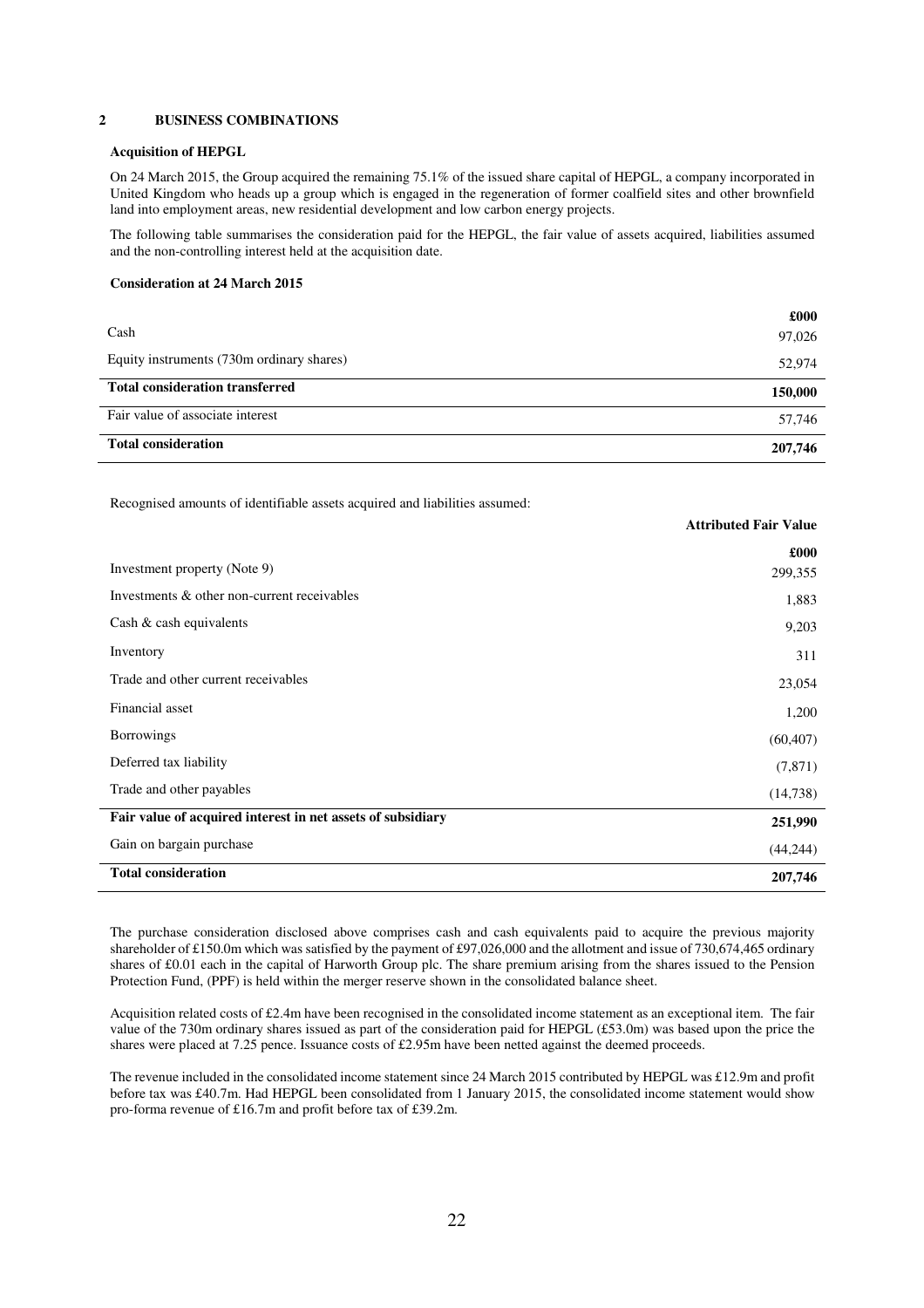## **2. BUSINESS COMBINATIONS (continued)**

The net cash outflow associated with the acquisition was as follows:

|                                                             | zvvv      |
|-------------------------------------------------------------|-----------|
| Fair value of acquired interest in net assets of subsidiary | 251,990   |
| Fair value of associate interest already held               | (57,746)  |
| Gain on bargain purchase                                    | (44,244)  |
| <b>Total purchase consideration</b>                         | 150,000   |
| Less: cash and cash equivalents of subsidiary acquired      | (9,203)   |
| Less: equity instruments issued                             | (52, 974) |
| Net outflow of cash and cash equivalents on acquisition     | 87,823    |

**£000** 

## **3. SEGMENT INFORMATION**

| Capital | <b>Income</b>     | <b>Unallocated</b> |              |
|---------|-------------------|--------------------|--------------|
| Growth  | <b>Generation</b> | <b>Costs</b>       | <b>Total</b> |
| £000    | £000              | £000               | £000         |
| 1,319   | 11,533            | $320*$             | 13,172       |
| (1,471) | 6,579             | (3,680)            | 1,428        |
|         |                   | (2,394)            | (2,394)      |
| (465)   |                   |                    | (465)        |
| 14,503  | 9,557             |                    | 24,060       |
| 7,111   | 1,069             |                    | 8,180        |
|         | 3,208             |                    | 3,208        |
|         | 47                | 129                | 176          |
| 19,678  | 20,460            | (5,945)            | 34,193       |
|         |                   |                    | 62           |
|         |                   |                    | (1,803)      |
|         |                   |                    | 856          |
|         |                   |                    | 44,244       |
|         |                   |                    | 77,552       |
|         |                   |                    |              |

**\*** Unallocated revenues relate to recharges to HEPGL prior to its acquisition by the Group.

| <b>Other information</b>       |        |       |        |
|--------------------------------|--------|-------|--------|
| Investment property additions: |        |       |        |
| Direct acquisitions            | 14.578 | 8.255 | 22,833 |
| Subsequent expenditure         | 17.603 | 6.360 | 23,963 |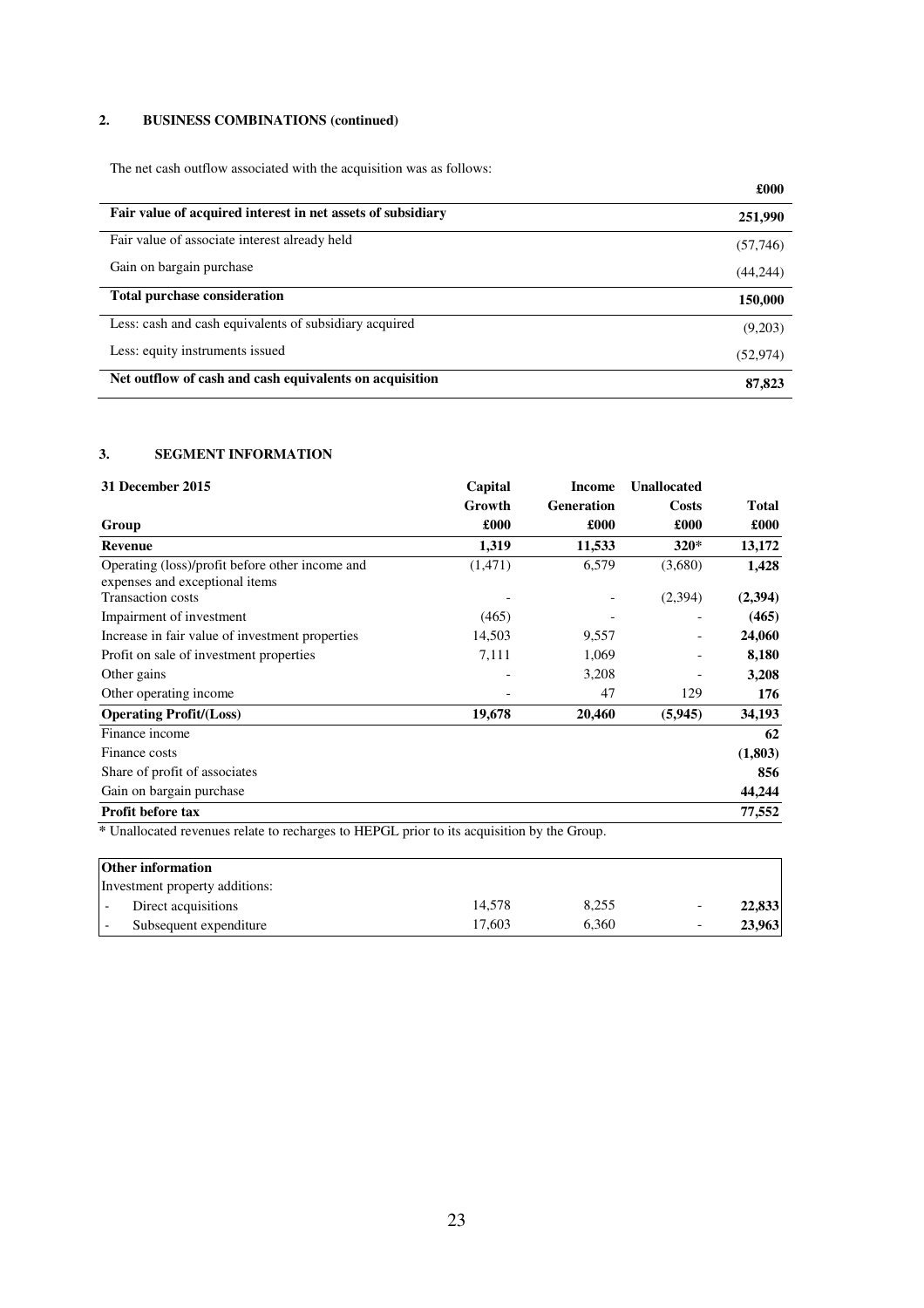#### **3 SEGMENT INFORMATION continued**

|                               | Capital | Income                   | <b>Unallocated</b>       |              |
|-------------------------------|---------|--------------------------|--------------------------|--------------|
| <b>Segmental Assets</b>       | Growth  | <b>Generation</b>        | <b>Assets</b>            | <b>Total</b> |
|                               | £000    | £000                     | £000                     | £000         |
| Total Investment properties   | 210,004 | 124,613                  | $\overline{\phantom{a}}$ | 334,617      |
| Assets held for sale          | 30      | 9,098                    |                          | 9,128        |
| Inventories                   |         | 1,092                    | $\overline{\phantom{a}}$ | 1,092        |
| Other receivables             | 650     | $\overline{\phantom{a}}$ | -                        | 650          |
| Investments in joint ventures | 768     |                          |                          | 768          |
|                               | 211,452 | 134,803                  | ٠                        | 346,255      |
| Unallocated assets            |         |                          |                          |              |
| Trade & other receivables     |         | $\overline{\phantom{0}}$ | 19,906                   | 19,906       |
| Cash $\&$ cash equivalents    |         |                          | 27,564                   | 27,564       |
| <b>Total assets</b>           | 211,452 | 134,803                  | 47,470                   | 393,725      |

Financial liabilities are not allocated to the reporting segments as they are managed and measured on a group basis. There is no segmental analysis available for the prior period as prior to the acquisition of HEPGL, the Group had only one operating segment.

### **4 FINANCE INCOME AND COSTS**

| <b>Year ended</b><br>31 December<br>2015 | Year ended<br>31 December<br>2014 |
|------------------------------------------|-----------------------------------|
| £000                                     | £000                              |
| Interest expense                         |                                   |
| - Bank interest<br>(977)                 | $\overline{\phantom{a}}$          |
| - Facility fees<br>(485)                 | $\overline{\phantom{a}}$          |
| - Other interest<br>(341)                | $\overline{\phantom{a}}$          |
| (1,803)<br><b>Finance costs</b>          |                                   |
| <b>Interest received</b><br>62           | 10                                |
| (1,741)<br><b>Net finance costs</b>      | 10                                |

## **5 EXCEPTIONAL ITEMS**

Operating profit is stated after charging exceptional items of:

|                                                 | <b>Year ended</b> | Year ended  |
|-------------------------------------------------|-------------------|-------------|
|                                                 | 31 December       | 31 December |
|                                                 | 2015              | 2014        |
|                                                 | £000              | £000        |
| Costs associated with acquisition of subsidiary | (2,394)           |             |
| Write down of investment in joint venture       | (465)             |             |
| <b>Exceptional items</b>                        | (2,859)           |             |

Costs associated with the acquisition of subsidiary relates to the costs of the Group's acquisition of 75.1% of the issued share capital of HEPGL (see note 2).

Write down of investment relates to the write down of a joint venture investment held by the group at 31 December 2015 (see note 10)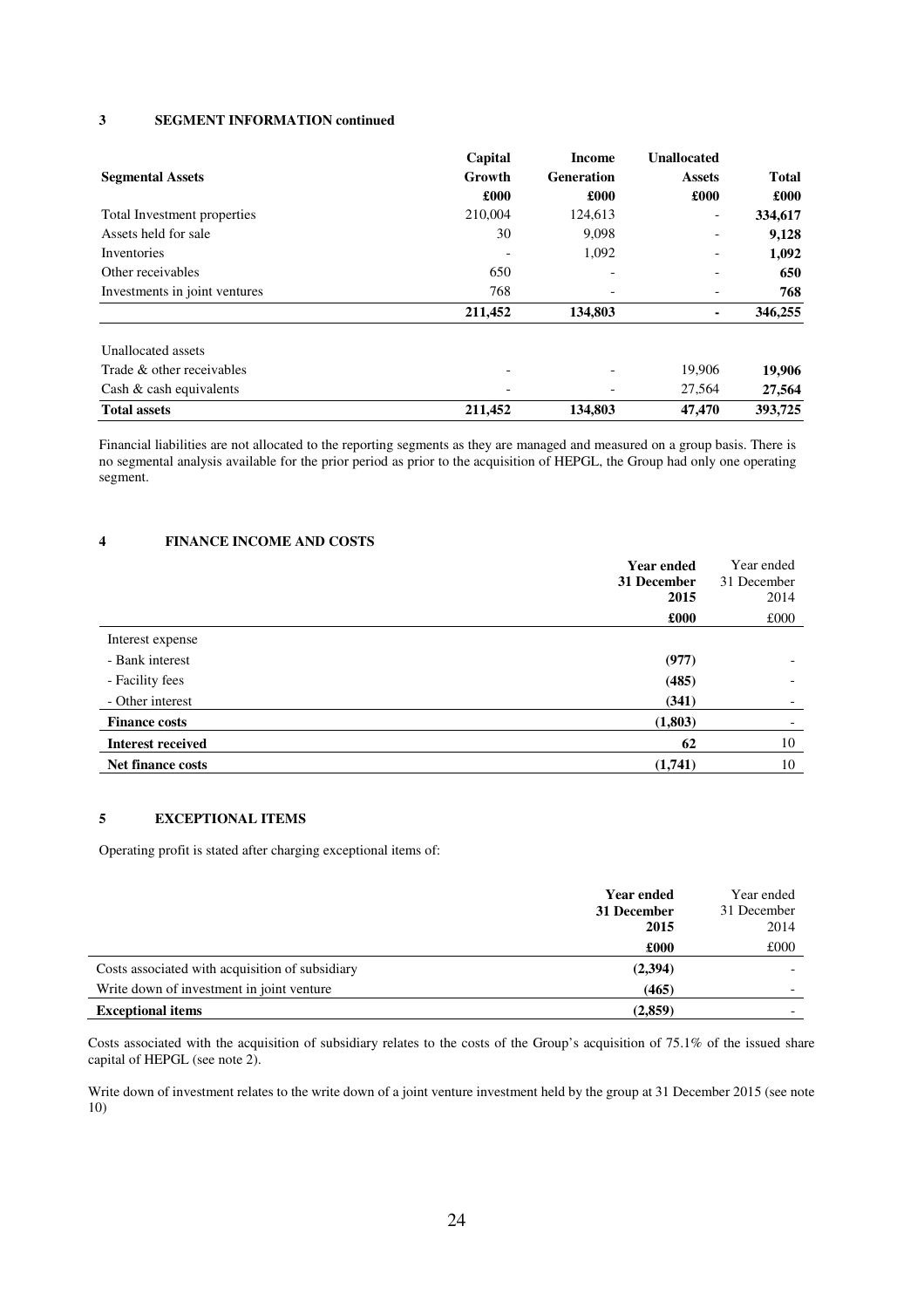## **6 TAX CHARGE**

|                                    | <b>Year ended</b><br>31 December<br>2015 | Year ended<br>31 December<br>2014 |
|------------------------------------|------------------------------------------|-----------------------------------|
| Analysis of tax charge in the year | £000                                     | £000                              |
|                                    |                                          |                                   |
| Corporation tax                    | ۰                                        |                                   |
| Deferred tax                       | 3,508                                    |                                   |
| Tax charge                         | 3,508                                    |                                   |
|                                    |                                          |                                   |

The tax for the year is different to the standard rate of corporation tax in the UK of 20.25% (2014: 21.5%). The differences are explained below:

|                                                                                              | <b>Year ended</b> | Year ended     |
|----------------------------------------------------------------------------------------------|-------------------|----------------|
|                                                                                              | 31 December       | 31 December    |
|                                                                                              | 2015              | 2014           |
|                                                                                              | £000              | £000           |
| Profit before tax on continuing operations                                                   | 77,552            | 3,465          |
| Profit before tax multiplied by rate of corporation tax in the UK of<br>20.25% (2014: 21.5%) | 15,704            | 745            |
| Effects of:                                                                                  |                   |                |
| Share of associated company profit not taxable                                               | (173)             | (742)          |
| Non taxable income                                                                           | (7,084)           |                |
| Expenses not deducted for tax purposes                                                       | 436               | $\overline{4}$ |
| Gain on bargain purchase                                                                     | (8,959)           |                |
| Revaluation gains                                                                            | 4,176             |                |
| Changes in tax rates                                                                         | (651)             |                |
| Deferred tax not recognised                                                                  | 59                | (7)            |
| Total tax charge                                                                             | 3,508             |                |

## **Deferred tax**

The analysis of deferred tax liabilities is as follows:

|                                                       | <b>Year ended</b><br>31 December<br>2015 | Year ended<br>31 December<br>2014 |
|-------------------------------------------------------|------------------------------------------|-----------------------------------|
|                                                       | £000                                     | £000                              |
| No more than twelve months after the reporting period |                                          |                                   |
| More than twelve months after the reporting period    | 11,379                                   |                                   |
|                                                       | 11,379                                   |                                   |

The gross movement on the deferred income tax account is as follows:

|                           | <b>Year ended</b><br>31 December<br>2015 | Year ended<br>31 December<br>2014 |
|---------------------------|------------------------------------------|-----------------------------------|
|                           | £000                                     | £000                              |
| At 1 January 2015         |                                          |                                   |
| Acquisition of subsidiary | 7,871                                    |                                   |
| Income statement charge   | 3,508                                    | $\overline{\phantom{0}}$          |
| At 31 December 2015       | 11,379                                   |                                   |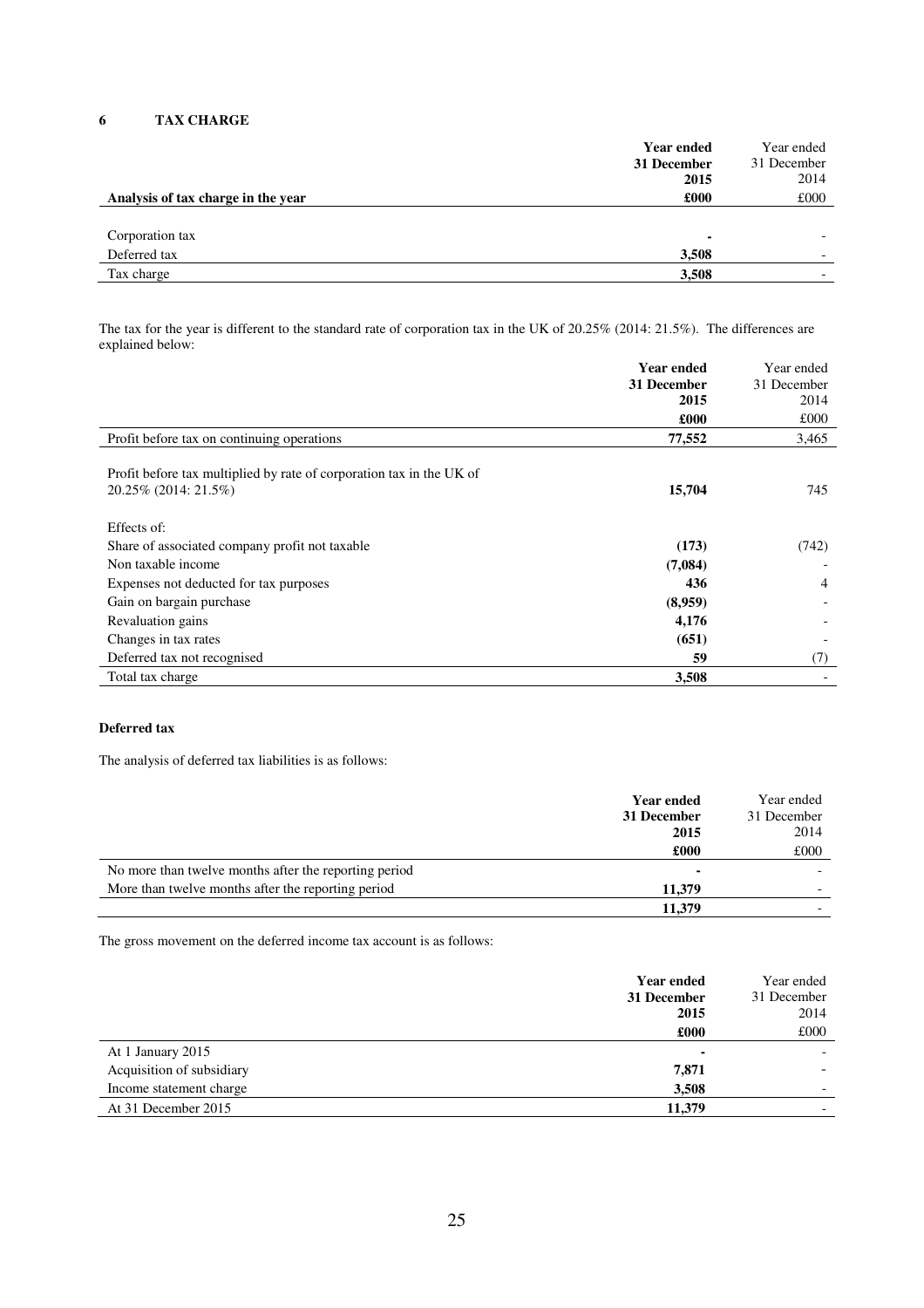#### **6 TAX CHARGE continued**

Deferred tax is calculated in full on temporary differences under the liability method using a tax rate of 18% (2014: 20%). A reduction in the UK corporation tax rate from 20% to 19% (effective from 1 April 2017), and further reductions to 18% (effective from 1 April 2020) were enacted as part of the Finance Act 2015. The deferred tax liabilities are shown at 18% being the rate expected to apply to the reversal of the liability.

Deferred tax assets and liabilities are offset when there is a legally enforced right to offset current tax assets against current tax liabilities and when the deferred taxes relate to the same fiscal authority.

#### **7 DIVIDENDS**

No dividends have been paid in relation to 2015 or 2014. The company is proposing to recommend a final dividend of 0.051pence per share (£1.5m in total) at the Annual General Meeting. If approved by shareholders the company intends to pay the dividend in September 2016 to shareholders on record on 26 August 2016.

#### **8 EARNINGS PER SHARE**

Earnings per share has been calculated by dividing the profit attributable to ordinary shareholders by the weighted average number of shares in issue and ranking for dividend during the year. The weighted average number of shares for 31 December 2015 includes the adjustments necessary to reflect the new shares issued on 24 March 2015.

|                                                                                                                        | <b>Year ended</b> | Year ended  |
|------------------------------------------------------------------------------------------------------------------------|-------------------|-------------|
|                                                                                                                        | 31 December       | 31 December |
|                                                                                                                        | 2015              | 2014        |
|                                                                                                                        | £000              | £000        |
| Profit from continuing operations attributable to owners of the parent                                                 | 74,044            | 3,465       |
| Loss from discontinued operations attributable to owners of the parent                                                 |                   |             |
| Profit for the year                                                                                                    | 74.044            | 3,465       |
| Weighted average number of shares used for basic earnings per share<br>calculation<br>Dilutive effect of share options | 2,395,763,516     | 605,456,480 |
| Weighted average number of shares used for diluted earnings per share                                                  |                   |             |
| calculation                                                                                                            | 2,395,763,516     | 605,456,480 |
| Basic and diluted profit per share (pence)                                                                             | 3.1               | 0.6         |
|                                                                                                                        |                   |             |

Adjusted basic and diluted earnings per share for the period ended 31 December 2015 were 1.1 pence, being based on profit before tax adjusted for the exceptional gain on bargain purchase of £44,244k, acquisition fees of £2,394k and write down of investments of £465k.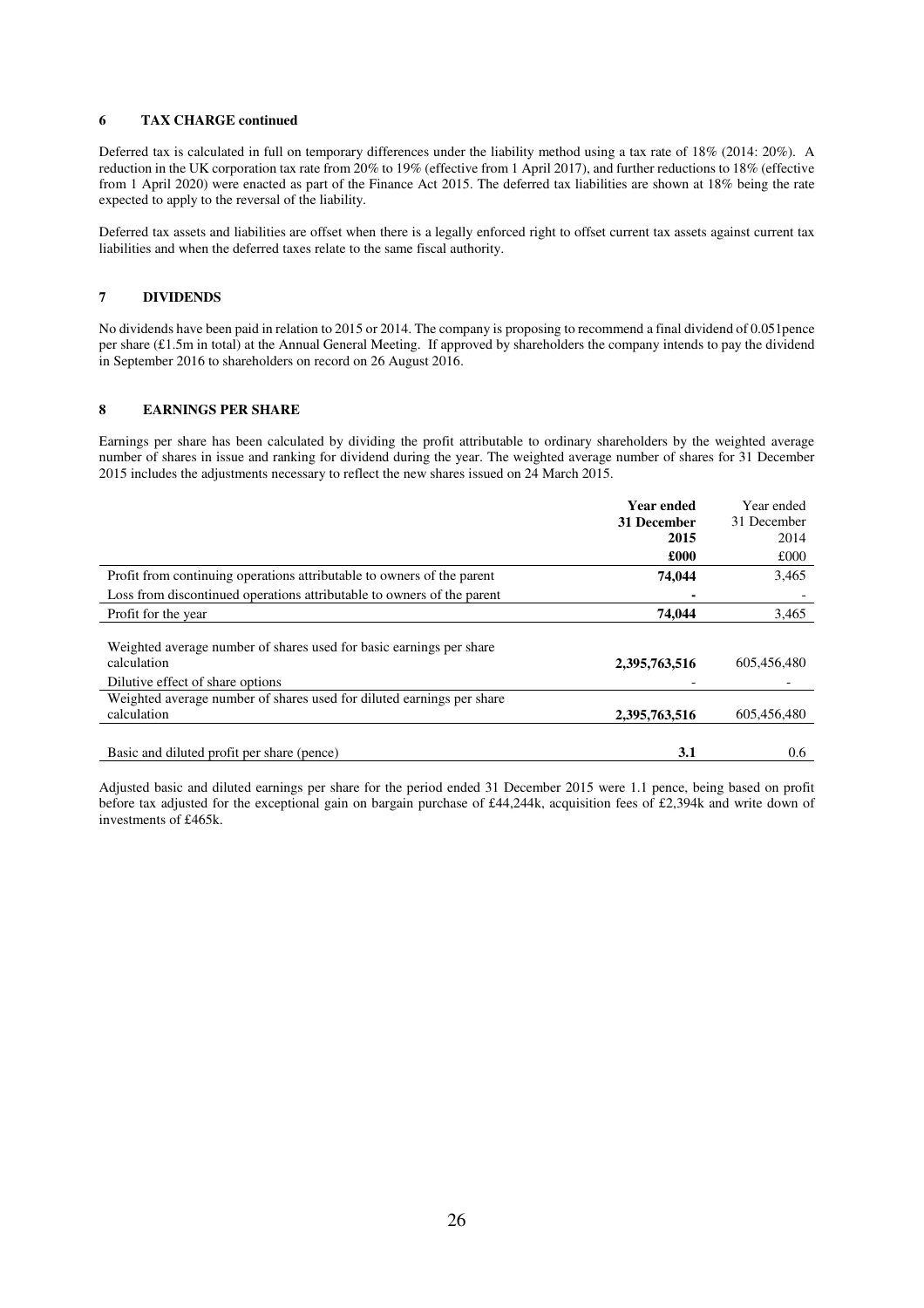#### **9 INVESTMENT PROPERTIES**

Investment property at 31 December 2015 has been measured at fair value. The Group holds five categories of investment property being agricultural land, natural resources, major development, strategic land and business parks in the UK, which sit within the operating segments of capital growth and income generation.

|                                      | <b>Agricultural</b><br>Land | <b>Natural</b><br><b>Resources</b> | <b>Business</b><br>Parks           | Major<br><b>Developments</b> | <b>Strategic</b><br>Land | <b>Total</b> |
|--------------------------------------|-----------------------------|------------------------------------|------------------------------------|------------------------------|--------------------------|--------------|
|                                      | <b>Income</b><br>Generation | <b>Income</b><br>Generation        | <b>Income</b><br><b>Generation</b> | Capital<br>Growth            | Capital<br>Growth        |              |
|                                      | £000                        | £000                               | £000                               | £000                         | £000                     | £000         |
| At 31 December 2014                  |                             |                                    |                                    |                              |                          |              |
| Acquisition of<br>subsidiaries       | 22,070                      | 18,574                             | 72,724                             | 139,842                      | 46,145                   | 299,355      |
| Direct acquisitions                  |                             | 978                                | 7,277                              | 1,366                        | 13,212                   | 22,833       |
| Subsequent expenditure               | 604                         | 312                                | 5,444                              | 15,562                       | 2,041                    | 23,963       |
| Increase/(decrease) in<br>fair value | 2,477                       | 1,375                              | 5,705                              | 15,075                       | (572)                    | 24,060       |
| Transfer to assets held<br>for sale  | (6,013)                     | (3,085)                            |                                    |                              | (30)                     | (9,128)      |
| Disposals                            | (2,375)                     | (1,200)                            | (254)                              | (14,256)                     | (8,381)                  | (26, 466)    |
| At 31 December 2015                  | 16,763                      | 16,954                             | 90,896                             | 157,589                      | 52,415                   | 334,617      |

#### **Valuation process**

The properties were valued in accordance with the Royal Institute of Chartered Surveyors (RICS) Valuation – Professional Standards (the red book), by BNP Paribas Real Estates and Savills (2014: BNP Paribas Real Estates, and Smiths Gore) both independent firms acting in capacity of external valuers with relevant experience of valuations of this nature. The valuations are on the basis of Market Value as defined with the Red Book, which RICS considers meets the criteria for assessing Fair Value under International Reporting Standards. The valuations are based on what is determined to be the highest and best use. When considering the highest and best use a valuer will consider, on a property by property basis, its actual and potential uses which are physically, legally and financially viable. Where the highest and best use differs from the existing use, the valuer will consider the cost and the likelihood of achieving and implementing this change in arriving at its valuation. Most of the Group`s properties have been valued on the basis of their development potential which differs from their existing use.

At each financial year end Management:

- verifies all major inputs to the independent valuation report;
- assesses property valuation movements when compared to the prior year valuation report; and
- holds discussions with the independent valuer.

The different valuation levels are defined as:

Level 1: valuation based on quoted market prices traded in active markets.

Level 2: valuation based on inputs other than quoted prices included within Level 1 that maximise the use of observable data either directly or from market prices or indirectly derived from market prices.

Level 3: where one or more inputs to valuation are not based on observable market data.

The Directors determine the applicable hierarchy that each investment property falls into by assessing the level of unobservable inputs used in the valuation technique. As a result of the specific nature of each investment property, valuation inputs are not based on directly observable market data and therefore all investment properties were determined to fall into Level 3.

The Group's policy is to recognise transfers into and out of fair value hierarchy levels as at the date of the event or change in circumstance that caused the transfer. There were no transfers between hierarchy in the year ended 31 December 2015 (2014: none).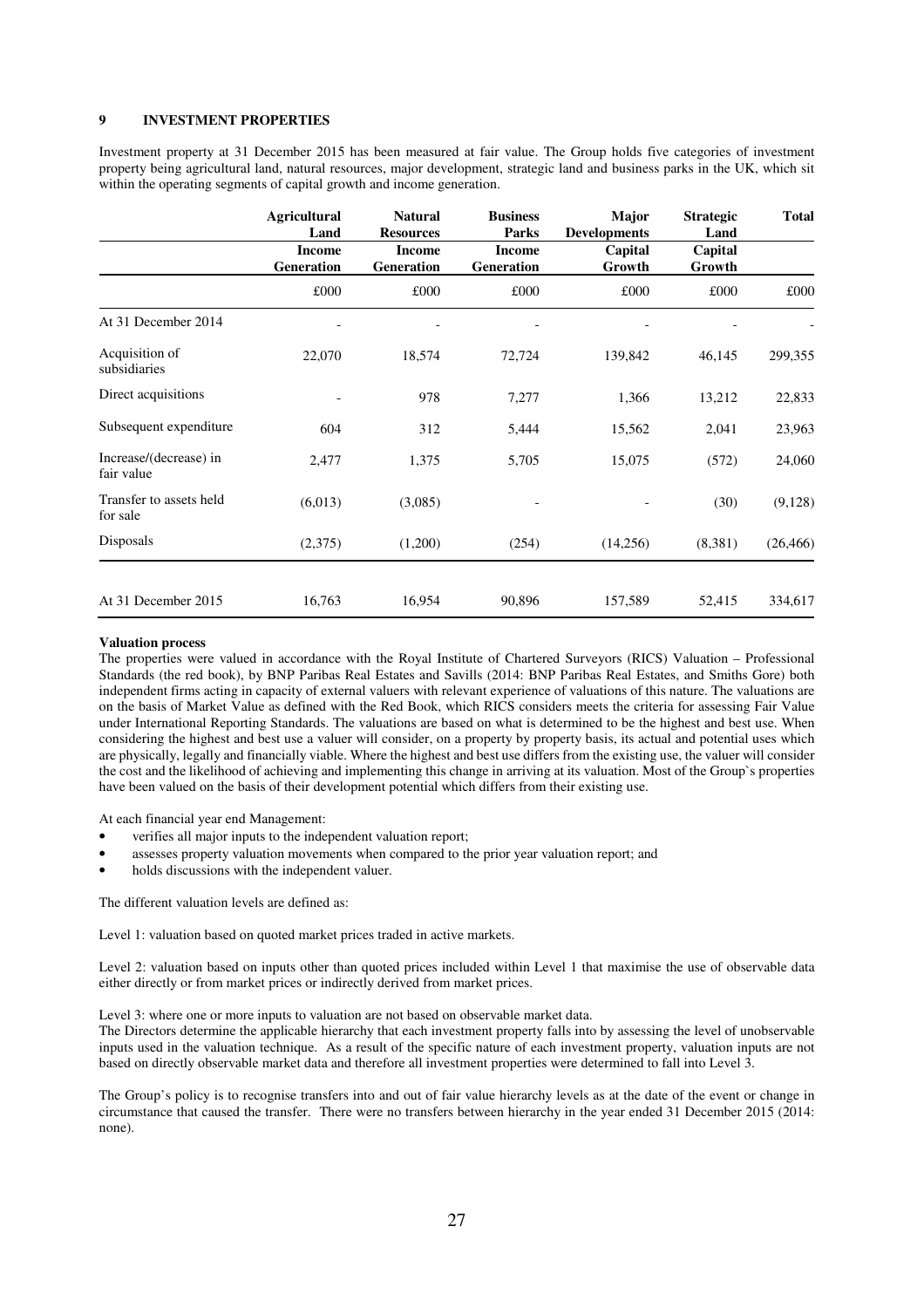#### **9 INVESTMENT PROPERTIES continued**

#### **Valuation techniques underlying management's estimation of fair value**

#### **Agricultural Land**

Most of the Agricultural land is valued using the market comparison basis, with an adjustment made for the length of remaining term on the tenancy and the estimated cost to bring the land to its highest and best use. Where the asset is subject to a secure letting, this is valued on a yield basis, based upon sales of similar types of investment.

#### **Natural Resources**

Natural resource sites in the portfolio are valued based on a discounted cashflow for the operating life of the asset.

#### **Major Developments**

Major development sites are generally valued using residual development appraisals, a form of discounted cash flow which estimates the current site value from future cash flows measured by observable current land and/or completed built development values, observable or estimated development costs, and observable or estimated development returns.

Where possible development sites are valued by direct comparison to observable market evidence with appropriate adjustment for the quality and location of the property asset, although this is generally only a reliable method of measurement for the smaller development sites.

#### **Strategic Land**

Strategic land is valued on the basis of discounted cash flows, with future cash flows measured by current land values adjusted to reflect the quality of the development opportunity, the potential development costs estimated by reference to observable development costs on comparable sites, and the likelihood of securing planning consent. The valuations are then benchmarked against observable land values reflecting the current existing use of the land, which is generally agricultural and where available, observable strategic land values.

#### **Business Parks**

The Business Parks are valued on the basis of market comparison with direct reference to observable market evidence including rental values, yields and capital values and adjusted where required for the estimated cost to bring the property to its highest and best use. The evidence is adjusted to reflect the quality of the property assets, the quality of the covenant profile of the tenants and the reliability/volatility of cash flows.

#### **10 INVESTMENTS**

#### **(a) Investment in associates**

|                                    | <b>Year ended</b><br>31 December<br>2015 | Year ended<br>31 December<br>2014 |
|------------------------------------|------------------------------------------|-----------------------------------|
| Cost                               | £000                                     | £000                              |
|                                    |                                          |                                   |
| At start of period                 | 56,890                                   | 53,436                            |
| Share of profit                    | 856                                      | 3,454                             |
| Purchase of share capital not held | (57,746)                                 |                                   |
| At 31 December                     |                                          | 56,890                            |

The Group accounted for its investment in HEPGL, a private company incorporated in England and Wales, as an associate up to and including 24 March 2015 because it considered that it had significant influence over that entity due to its 24.9% shareholding and representation on the HEPGL Board.

The Group's share of net assets of HEPGL was reduced by £5,000,000 to reflect the fact that, under the terms of the Shareholder Agreement prior to 24 March 2015, the first £5,000,000 of dividend income payable would be paid to the Pension Protection Fund (PPF).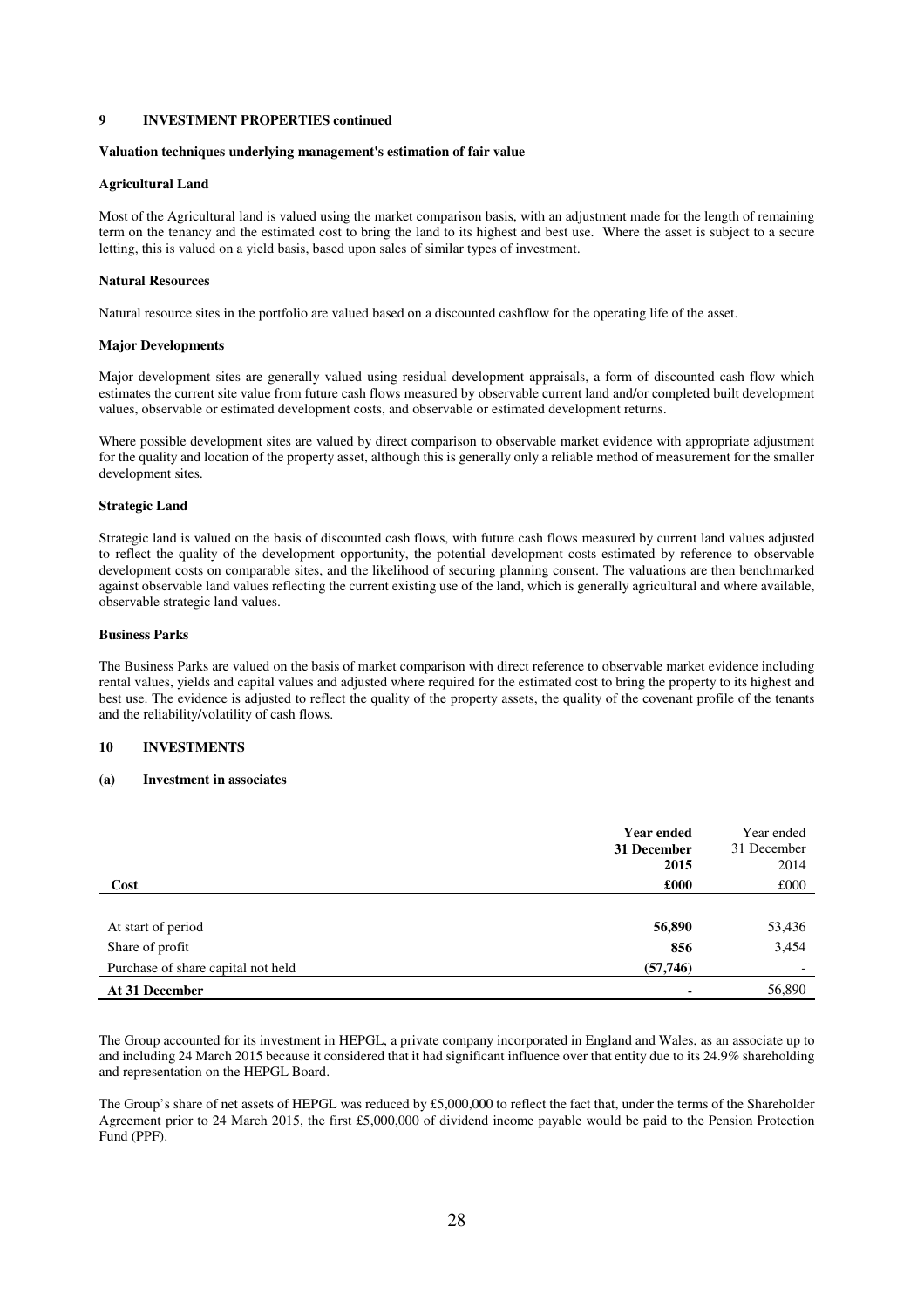#### **10 INVESTMENTS continued**

#### **(a) Investment in associates continued**

On 24 March 2015 Harworth Group plc acquired the remaining 75.1% of HEPGL that it did not own from the PPF. HEPGL therefore ceased to be accounted for as an associate at that date and has been fully consolidated in these accounts.

The results and assets and liabilities of the Group's associates as at the period end are as follows:

|                                        | <b>Year ended</b><br>31 December<br>2015 | Year ended<br>31 December<br>2014 |
|----------------------------------------|------------------------------------------|-----------------------------------|
|                                        | $\pounds 000$                            | £'000                             |
| <b>HEPGL</b>                           |                                          |                                   |
| Country of incorporation               |                                          | <b>England and Wales</b>          |
| Interest held at period end            | $\blacksquare$                           | 24.9%                             |
| Non-current assets                     | $\blacksquare$                           | 291,484                           |
| Current assets                         |                                          | 35,198                            |
| <b>Current liabilities</b>             | ٠                                        | (64, 436)                         |
| Non-current liabilities                | ٠                                        | (13,692)                          |
| Revenues                               |                                          | 13,934                            |
| Profit                                 |                                          | 13,984                            |
| Total comprehensive income             |                                          | 13,984                            |
| (b) Investment in joint ventures       |                                          |                                   |
|                                        |                                          | £000                              |
| At 31 December 2014                    |                                          |                                   |
| Arising on acquisition of subsidiaries |                                          | 1,233                             |

| Impairment of investment in joint venture |
|-------------------------------------------|
|-------------------------------------------|

## **At 31 December 2015**

As a result of the acquisition of HEPGL the Group holds 50% of the issued ordinary shares of Bates Regeneration Limited, a joint venture with Banks Property Limited for the development of an investment property at Blyth, Northumberland. At the end of the year the carrying value of the investment was reviewed, the result of which was an impairment of £465k which has been taken through the income statement and disclosed as an exceptional item given its one-off nature.

(465)

**768** 

## **11 INVENTORIES**

|                          | As at       | As at                    |
|--------------------------|-------------|--------------------------|
|                          | 31 December | 31 December              |
|                          | 2015        | 2014                     |
|                          | £000        | £000                     |
| <b>Raw Materials</b>     | ۰.          | $\overline{\phantom{0}}$ |
| Work in Progress         | 114         | $\overline{\phantom{0}}$ |
| <b>Finished Goods</b>    | 978         | $\overline{\phantom{0}}$ |
| <b>Total Inventories</b> | 1,092       | $\blacksquare$           |

Finished goods inventories comprises coal slurry that has been processed and is ready for sale. The cost of inventory recognised as an expense within cost of sales in the year was £1,083,000.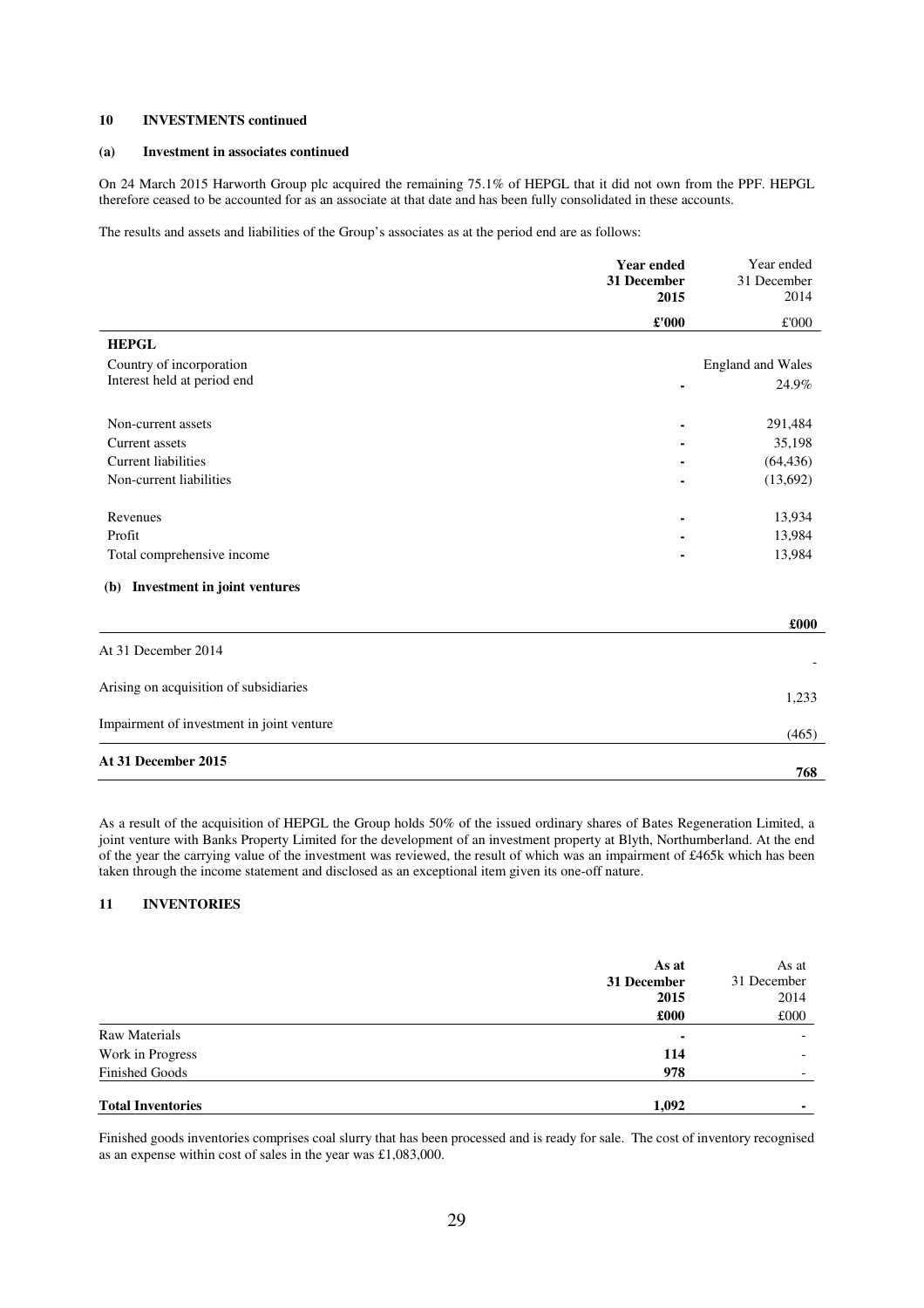### **12 TRADE AND OTHER RECEIVABLES**

|                                                     | As at<br>31 December<br>2015 | As at<br>31 December<br>2014 |
|-----------------------------------------------------|------------------------------|------------------------------|
|                                                     | £000                         | £000                         |
| Trade receivables                                   | 1,564                        | 264                          |
| Less: provision for impairment of trade receivables | (121)                        | $\blacksquare$               |
| Net trade receivables                               | 1,443                        | 264                          |
| Other receivables                                   | 16,723                       | 336                          |
| Prepayments and accrued income                      | 1,159                        | 59                           |
| Amounts recoverable on construction contracts       | 581                          |                              |
|                                                     | 19.906                       | 659                          |

The carrying amount of trade and other receivables approximate to their fair value due to the short time frame over which the assets are realised. All of the Group's receivables are denominated in sterling.

The maximum exposure to credit risk at the reporting date is the carrying value of each class of receivables. The Group does not hold any collateral as security.

Movements on the Group provisions for impairment of trade receivables are as follows:

|                                                          | 2015  | 2014 |
|----------------------------------------------------------|-------|------|
|                                                          | £000  | £000 |
| At the beginning of the year                             |       |      |
| Arising on acquisition of subsidiaries                   | (121) |      |
| Receivables written off during the year as uncollectable |       |      |
| Provided for in the year                                 |       |      |
| At the end of the year                                   | (121) |      |

The other classes of assets within trade and other receivables contain assets of £1,055,000; against which a provision of £262,000 is held.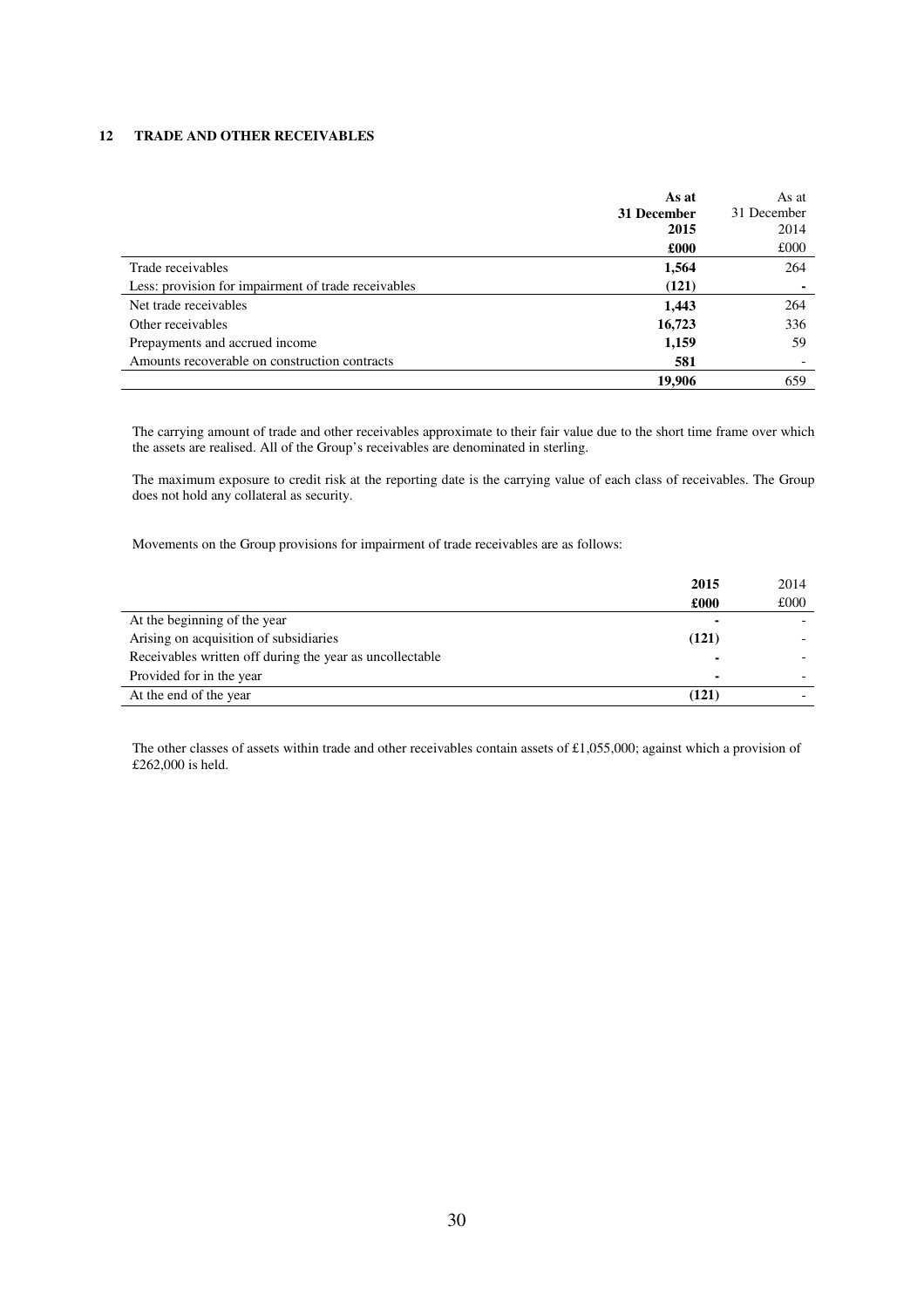## **12 TRADE AND OTHER RECEIVABLES continued**

As at 31 December 2015 trade receivables of £1,120,000 (2014; £nil) were past due but not impaired. These mainly relate to customers for whom the arrears are being collected through agreed payment plans or where cash has been collected in 2016. The aging of these was as follows:

| 2015                            | 2014 |
|---------------------------------|------|
| £000                            | £000 |
| 1,095<br>Up to 3 months         |      |
| 25<br>Over 3 months             | -    |
| At the end of the year<br>1,120 | -    |

As at 31 December 2015 trade receivables of £121,000 (2014; £nil) were impaired. The aging analysis of the impaired trade receivables was as follows:

|                        | 2015 | 2014 |
|------------------------|------|------|
|                        | £000 | £000 |
| Up to 3 months         |      |      |
| Over 3 months          | 121  |      |
| At the end of the year |      |      |

Provision for impairment charged to the income statement in the year was £nil (2014 £nil).

#### **13 ASSETS AND LIABILITIES CLASSIFIED AS HELD FOR SALE**

a) Assets classified as held for sale

|                                     | As at                    | As at       |
|-------------------------------------|--------------------------|-------------|
|                                     | 31 December              | 31 December |
|                                     | 2015                     | 2014        |
|                                     | £000                     | £000        |
|                                     |                          |             |
| Investment properties               | 9,128                    | 335         |
| Assets in the course of disposal    |                          |             |
| Trade and other receivables         |                          | 666         |
| Reinsurance assets                  |                          |             |
| Available for sale financial assets | $\overline{\phantom{0}}$ | 3,278       |
| Cash and cash equivalents           |                          | 840         |
| Total                               | 9,128                    | 5,119       |

b) Liabilities of disposal group classified as held for sale

|                                                  | As at          | As at       |
|--------------------------------------------------|----------------|-------------|
|                                                  | 31 December    | 31 December |
|                                                  | 2015           | 2014        |
|                                                  | £000           | £000        |
| Trade and other payables                         |                | 263         |
| Provisions                                       | $\blacksquare$ |             |
| Remeasurement loss on carrying value of Harworth |                |             |
| Insurance Company Limited                        |                | 206         |
|                                                  |                |             |
| Total                                            |                | 469         |

Assets classified for sale at the year-end relate to investment properties expected to be sold within twelve months. The assets and liabilities of the disposal group held for sale at December 2014 relate to Harworth Insurance Company Limited ('HICL').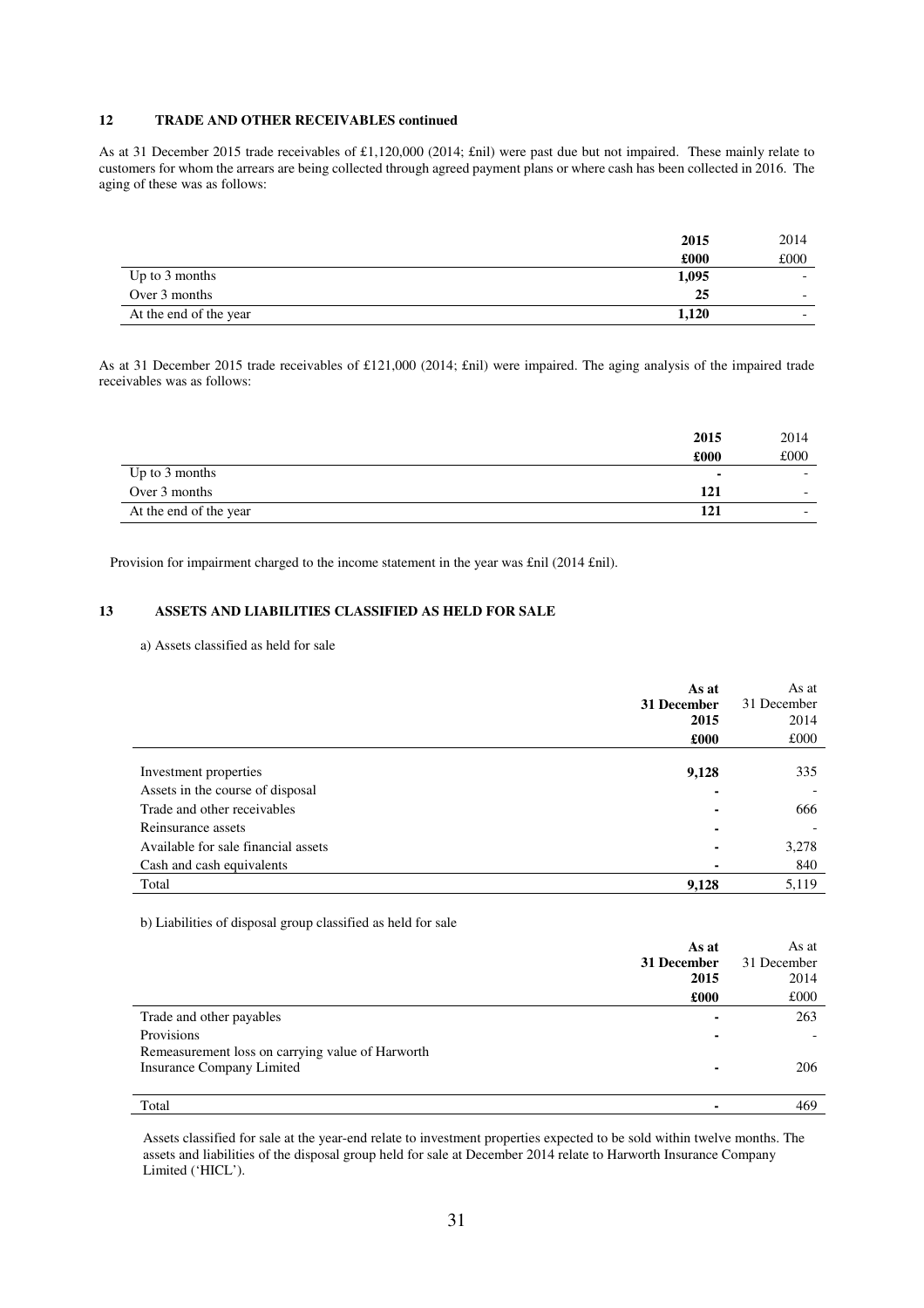### **13 ASSETS AND LIABILITIES CLASSIFIED AS HELD FOR SALE continued**

Agreement was reached with the administrators of the former UK Coal Mine Holdings Limited (Ocanti No 1 Limited) over the exercise of their option to acquire the shares of HICL. The agreement was to reflect the efforts of the Company securing the restructure of the former insurance company to permit the transfer of the shareholding to a company in administration. The value to the Group achieved will reflect the value realised by the administrators in the liquidation of the assets of HICL after the cost of the liquidation and is capped at £500k based on the value of the balance sheet of that company in September 2015. The share transfer completed on 8 December 2015, however due to the uncertain value and timing of any receivable the Group has not recognised any proceeds in respect of this contingent asset.

#### **14 CASH AND CASH EQUIVALENTS**

|                                                       | As at       | As at       |
|-------------------------------------------------------|-------------|-------------|
|                                                       | 31 December | 31 December |
|                                                       | 2015        | 2014        |
|                                                       | £000        | £000        |
| Cash                                                  | 27,564      | 1,489       |
| Cash equivalents                                      |             |             |
| Continuing operations                                 | 27,564      | 1,489       |
|                                                       |             |             |
| Cash and cash equivalents classified as held for sale |             | 840         |
| Cash and cash equivalents in the cash flow statement  | 27,564      | 2,329       |
|                                                       |             |             |

## **15 BORROWINGS**

|                                     | As at $31$<br><b>December</b><br>2015<br>£000 | As at $31$<br>December<br>2014<br>£000 |
|-------------------------------------|-----------------------------------------------|----------------------------------------|
|                                     |                                               |                                        |
| <b>Bank loans</b>                   |                                               |                                        |
| Current:                            |                                               |                                        |
| Secured – bank loans and overdrafts |                                               |                                        |
| Secured – other loans               | (400)                                         |                                        |
|                                     | (400)                                         |                                        |
| Non-current:                        |                                               |                                        |
| Secured – bank loans                | (48,968)                                      |                                        |
| Secured – other loans               | (15, 151)                                     |                                        |
|                                     | (64, 119)                                     |                                        |

Details of the borrowings acquired as part of the acquisition of subsidiary on 24 March 2015 are provided in Note 2.

At 31 December 2015, the Group had bank borrowings of £50.0m (2014: £nil) and a further £15.7m (2014: £nil) of infrastructure loans, which resulted in total borrowings of £65.7m (2014: £nil). The bank borrowings are part of a £65.0m revolving credit facility from The Royal Bank of Scotland. The facility is repayable on 13 February 2020 (five year term) on a non-amortising basis and is subject to financial and other covenants.

The infrastructure loans of £15.7m are provided by public bodies in order to promote the development of major sites. They comprise a £1.2m loan from Leeds LEP in respect of the Prince of Wales site, £10.9m from the Homes and Community Agency in respect of Waverley and £3.6m from Sheffield City Region JESSICA Fund for Rockingham.

The loans are drawn as work on the respective sites is progressed and they are repaid on agreed dates or when disposals are made from the sites.

Current loans are stated after deduction of unamortised borrowing cost of £nil (2014: £nil). Non-current bank and other loans are stated after deduction of unamortised borrowing costs of £1,236k (2014: £nil). The bank loans and overdrafts are secured by way of fixed charges over certain assets of the Group.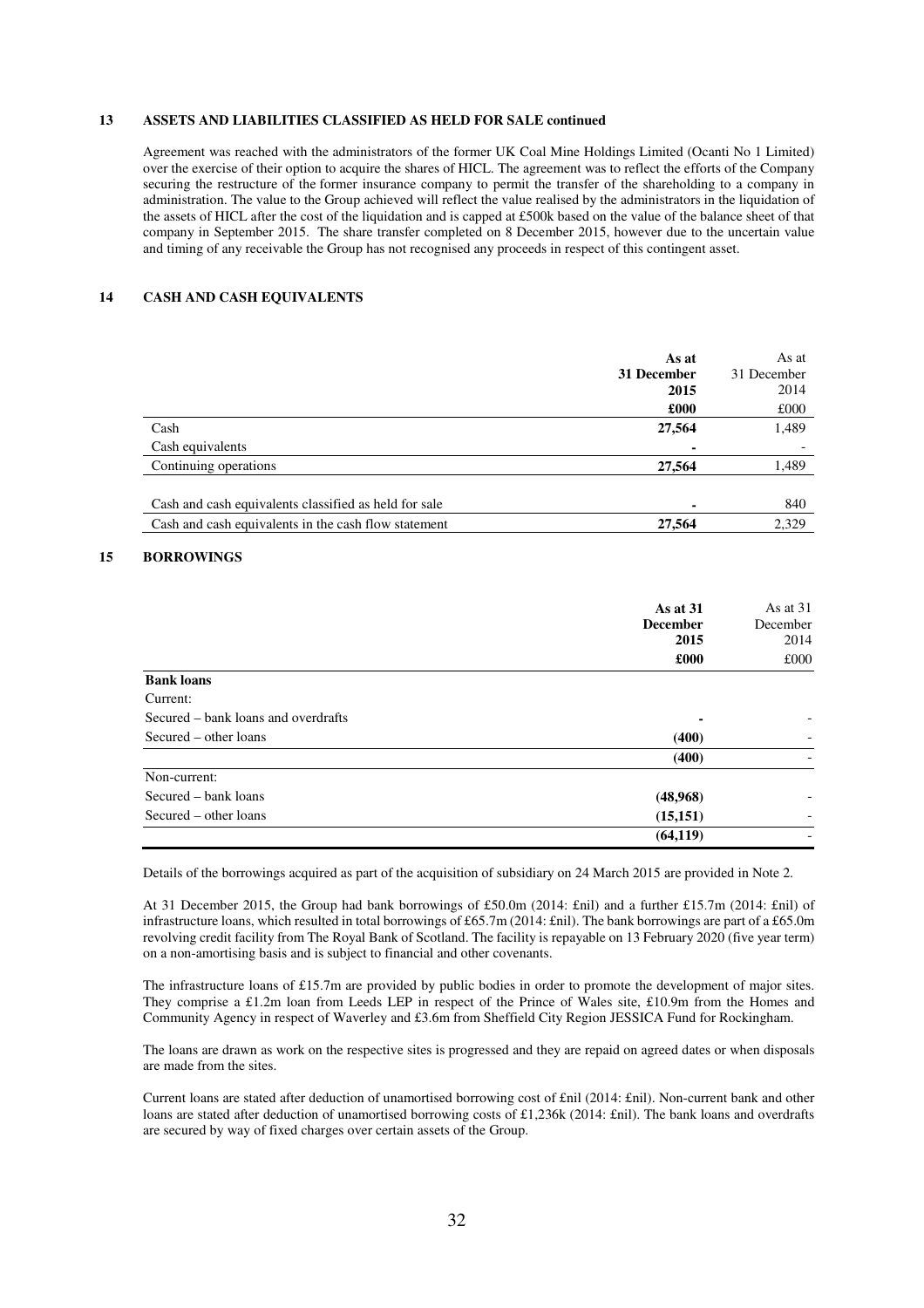## **16 TRADE AND OTHER PAYABLES**

#### **Current Liabilities**

|                              | As at       | As at       |
|------------------------------|-------------|-------------|
|                              | 31 December | 31 December |
|                              | 2015        | 2014        |
|                              | £000        | £000        |
| <b>Current</b>               |             |             |
| Trade payables               | 875         | 28          |
| Taxation and social security | 1,530       | 76          |
| Other creditors              | 2,920       |             |
| Accruals and deferred income | 12,044      | 4,931       |
|                              | 17,369      | 5,035       |

Included in accruals and deferred income is £nil (2014: £4,650,000) relating to the deferred income on the option for Harworth Insurance Company Limited.

#### **Non-Current Liabilities**

|                    | As at<br>31 December<br>2015 | As at<br>31 December<br>2014 |
|--------------------|------------------------------|------------------------------|
|                    | £000                         | £000                         |
| <b>Non-Current</b> |                              |                              |
| Other creditors    | 2,280                        | $\overline{\phantom{0}}$     |
|                    | 2,280                        | $\overline{\phantom{0}}$     |

Non-current creditors relate to deferred consideration due on land purchases after one year.

## **17 CALLED UP SHARE CAPITAL**

|                                  | 2015             |                  |             | 2014      |
|----------------------------------|------------------|------------------|-------------|-----------|
|                                  | Number of        |                  | Number of   |           |
| Group                            | shares           | £000             | shares      | £000      |
| <b>Authorised share capital</b>  |                  |                  |             |           |
| At the start and end of the year |                  |                  |             |           |
| Ordinary shares of 1 pence each  | <b>Unlimited</b> | <b>Unlimited</b> | Unlimited   | Unlimited |
|                                  |                  |                  |             |           |
| <b>Issued and fully paid</b>     |                  |                  |             |           |
| Ordinary shares of 1 pence each  |                  |                  |             |           |
| 1 January                        | 605,456,480      | 6,055            | 605.456.480 | 6,055     |
| Shares issued                    | 2,317,241,377    | 23,172           |             |           |
| 31 December                      | 2,922,697,857    | 29,227           | 605.456.480 | 6,055     |

On 24 March 2015 the Group issued 2,317,241,377 ordinary shares at 7.25 pence each as part of a placing and open offer of which 730,674,465 ordinary shares were issued to the PPF as part of the purchase consideration for the acquisition of 75.1% of the issued share capital of HEPGL.